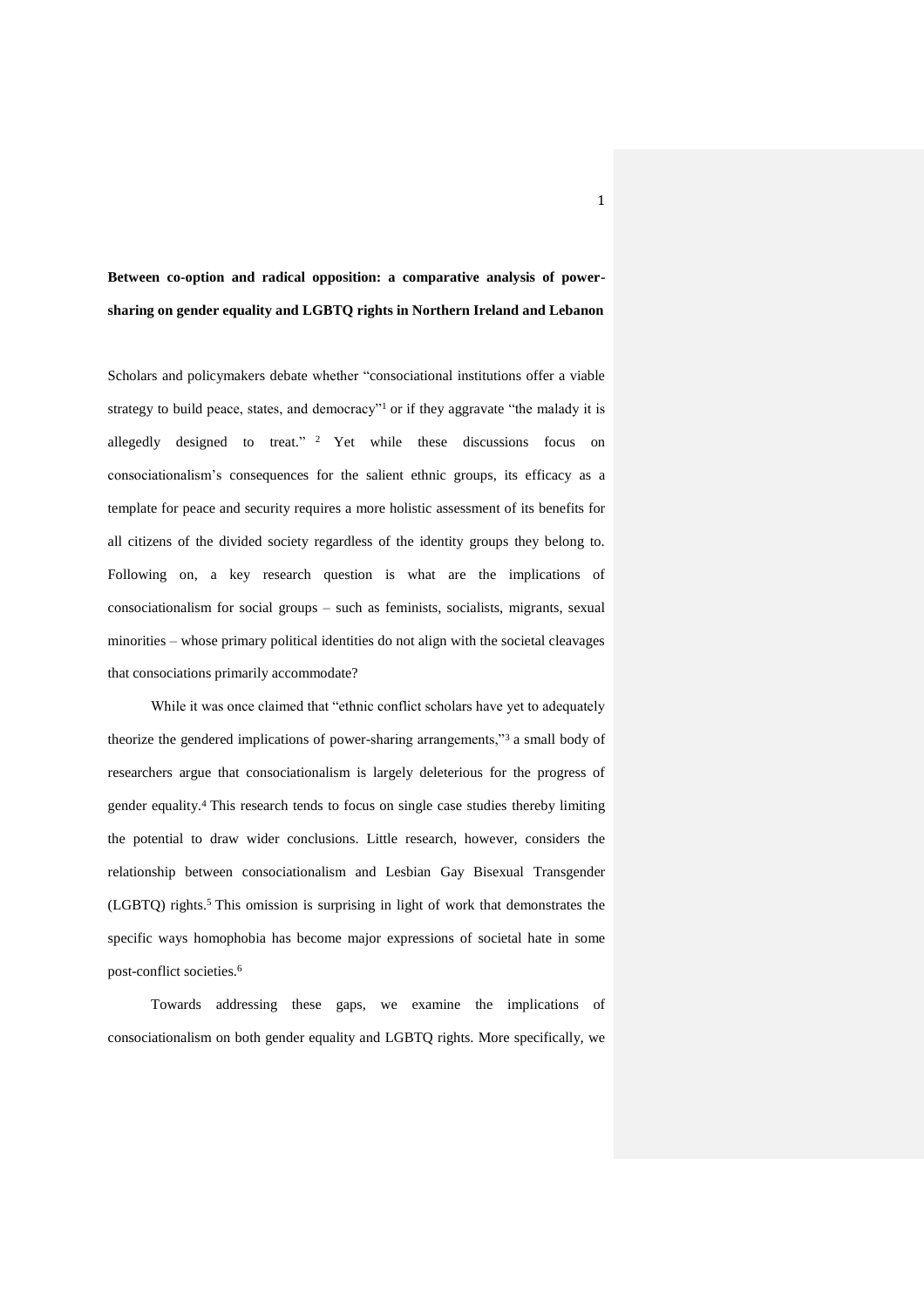ask whether power-sharing structures impact comparably or differently on issues gender and sexual issues. This question is important given how scholars have identified divergent ways in which gender and sexuality are situated within ethnonationalism. While women's roles in ethnonationalist projects are often exalted as biological producers of members of ethnic collectivities, sexuality – especially lesbianism and homosexuality – is cast outside of the bounds of the pure *ethnie*. In addition, in order to capture the complex ways in which power-sharing impacts upon gender and sexuality, it is necessary to recognize that consociations vary in the extent to which they accommodate ethnicity and ethnonationalism. Towards this, we compare Northern Ireland and Lebanon since they represent contrasting examples of two types of consociational structures, *corporate* (Lebanon) and *liberal* (Northern Ireland) central to current debates on power-sharing.<sup>7</sup> Given that corporate forms *de facto* exclude non-ethnic interests and liberal forms afford opportunities for the inclusion of non-ethnic interests, scholars expect that the liberal variant leads to much more positive outcomes for gender equality and rights for sexual minorities.

We argue, however, that liberal and corporate consociations generate complex but contrasting consequences for gender and LGBTQ rights. While liberal systems appear advantageous compared to corporate ones by encouraging access for nonsectarian groups, in the long-term they can generate negative dynamics as the institutions seek to maintain stability by strengthening the rights of the adversarial ethnic groups and, in consequence, regressing rights for groups advancing issues that transcend ethnic cleavages. Moreover, since group rights represent a strategic site of political contestation between ethnic groups, minority rights can become embroiled within this wider conflict. Notably, however, we note that while LGBT rights can become co-opted as an issue within power-sharing, this does not occur in regards to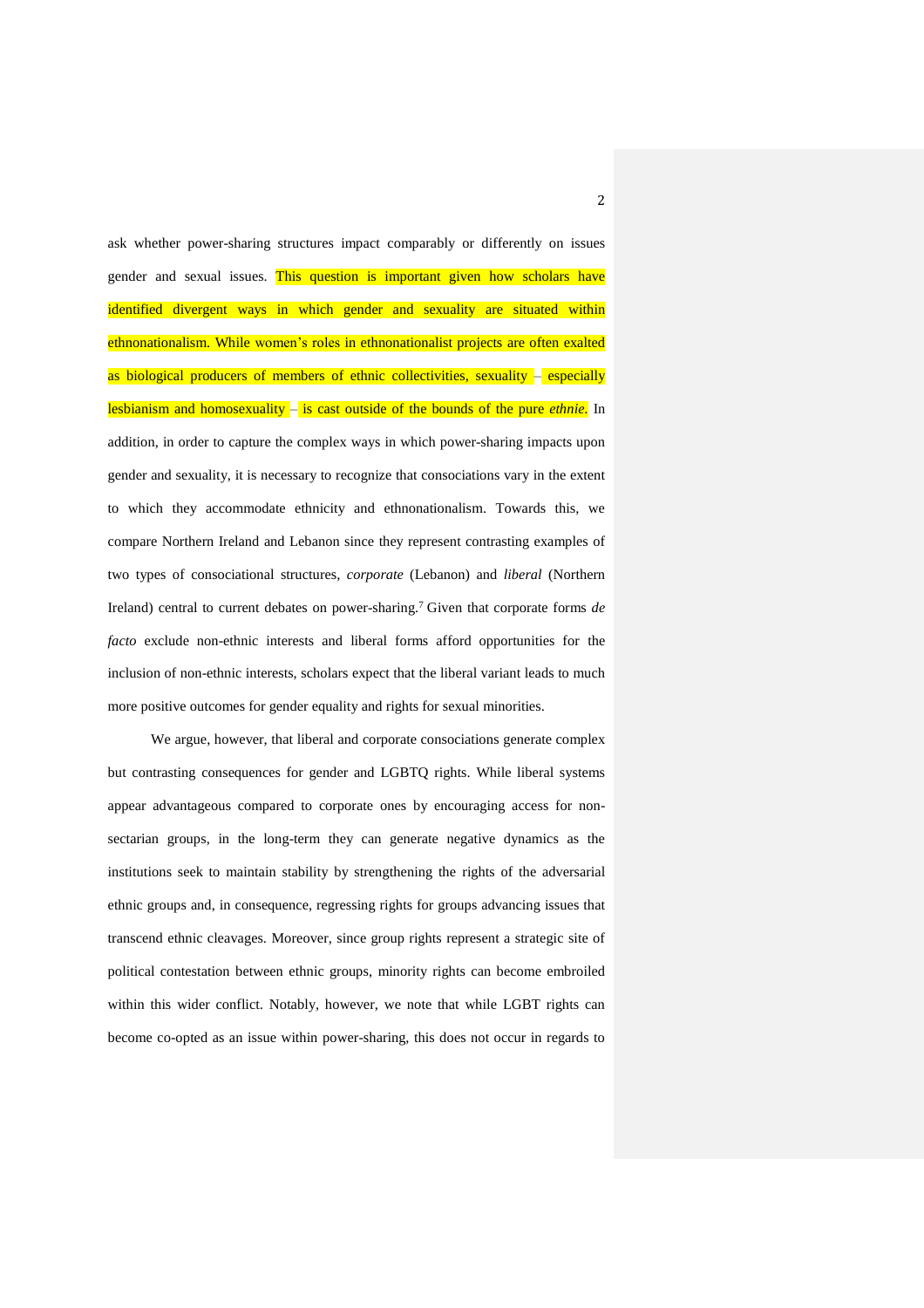important claims for women, especially reproductive rights. This situation demonstrates the limits to which gender rights can be accommodated within ethnonationalist movements and consociational systems more broadly. Corporate systems, alternatively, by aiming to freeze the balance of power between the ethnic groups, completely exclude non-ethnic groups and rights and are even used by ethnic hardliners to deem non-sectarian groups as a threat to the integrity of power-sharing and security. These distinctions also shape differences in non-sectarian rights activism. Non-sectarian movements in liberal systems mobilize for inclusion within the system but can become easily sidelined in a framework infected by ethnic outbidding. In corporate frameworks, however, gender based and sexual minority movements tend to see the sectarian system as profoundly patriarchal and heteronormative, and thus as a site that stimulates radical opposition.

Given the lack of research that seeks to integrate an analysis of the consequences of power-sharing on both gender and sexuality, and in light of space limitations, this paper principally about attempting to set an agenda for future possible research, rather than being able to offer much substantive inquiry on its own terms. Thus, the analysis of the two case studies  $-$  Northern Ireland and Lebanon  $-$  is designed to provide a level of description to help illuminate some of the complex dynamics at work.

# **Power-Sharing, Gender Equality and LGBTQ Rights**

While consociational power-sharing was once a system to manage linguistic, religious and even ideological cleavages, it has now become a key tool for ending violent intrastate conflicts over ethnonational self-determination. Consociationalism supposedly does this by accommodating the respective ethnonationalist identities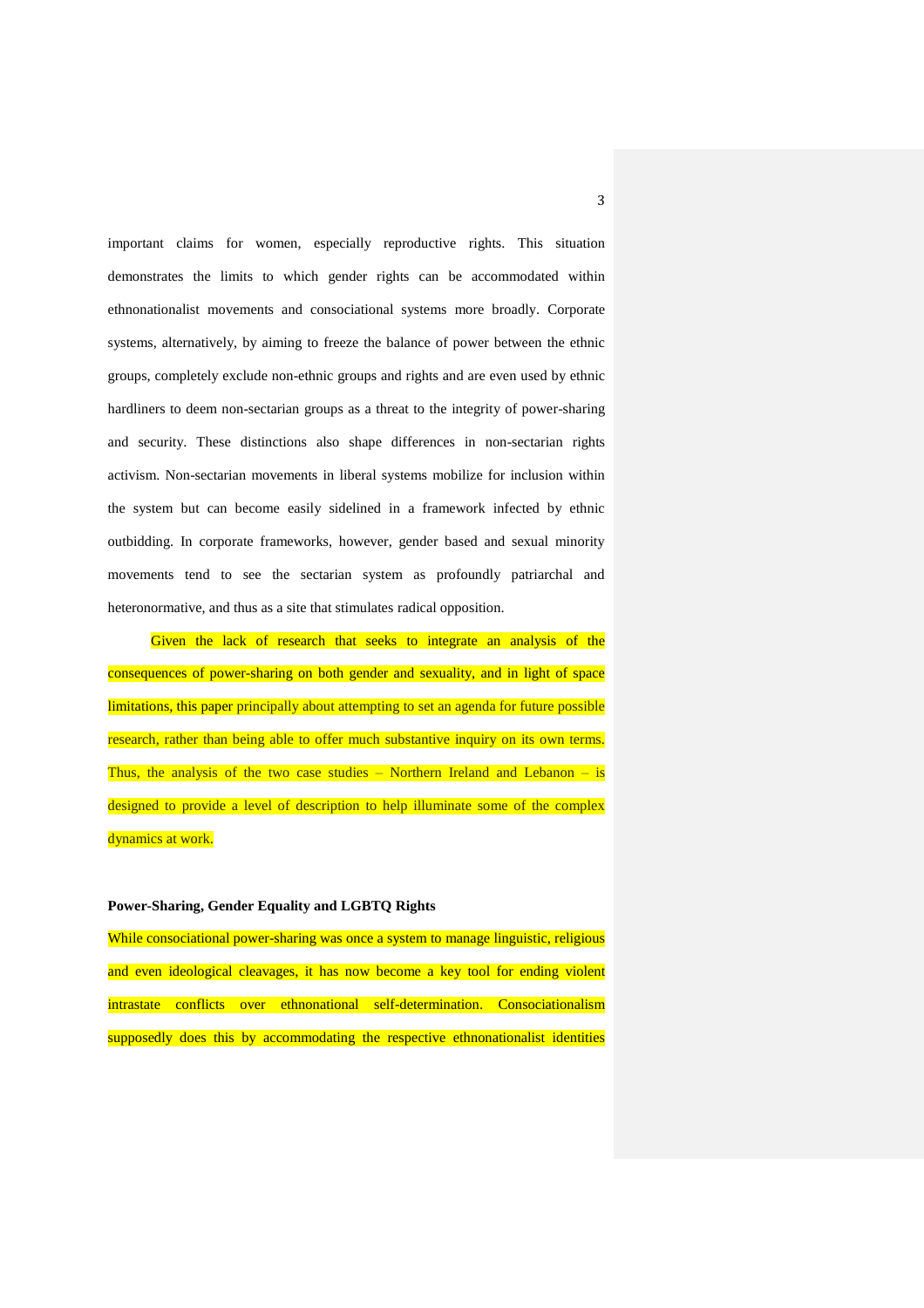within the state. In so doing a key question is what happens to non-nationalist interests. Indeed, as Mann notes, ethnonationalism is at its strongest when it captures a range of inequalities, including gender and sexuality.<sup>8</sup> Yet, while this may be true, it is also the case that gender and sexuality are differently positioned within ethnonationalist projects. In particular, women's responsibilities in ethnonationalist movements, *inter alia*, fundamentally rest on their capacity to be biological reproducers of members of the nation. In being assigned this identity, the control of women's sexuality derives vital importance to ethnonational projects. As noted by Albanese (2004: 12), under nationalist regimes, women's reproductive rights and health are jeopardized to ensure the good health of the nation. The nationalist valorization of motherhood, most notably, often results in norms and policies that simultaneously rewards reproduction and penalizes non-reproductive women, ranging from the "restriction of contraceptive knowledge and techniques, denial of abortions, and provision of material rewards for bearing children."<sup>9</sup> For nationalist movements, women's access to abortion is framed, in some instances, as analogous to treason and race suicide.<sup>10</sup> Moreover, by linking female fecundity to the survival of the ethnic group, "deviant" female sexuality, such as lesbianism, is presented an extreme danger to the survival of the nation.<sup>11</sup>

While scholars and policymakers - as this special edition highlights recognize the profoundly gendered impacts of contemporary civil war and peace processes, these effects are rarely considered in relation to LGBTQ populations. Yet sexual minorities are specifically targeted during conflict. The harrowing plight of Syria's LGBTQ members during the civil war is well documented by human rights groups. "Corrective violence" or social cleansing featured as a strategy against Colombian sexual minorities deemed as failing to conform to traditional gender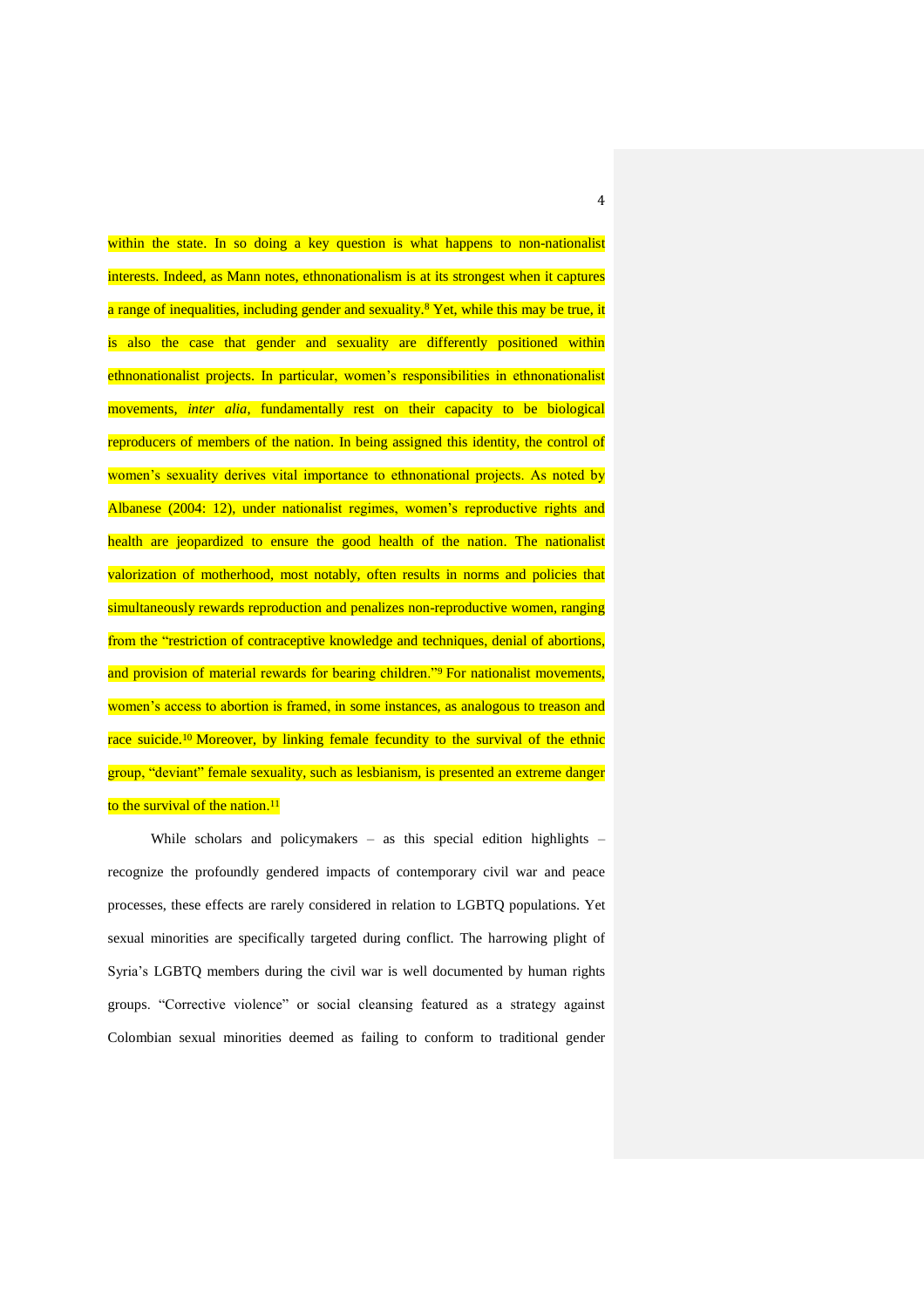stereotypes during the civil war. <sup>12</sup> Although there are not any power-sharing arrangements that specifically reserve a quota of positions for sexual minorities, a small number of peace pacts outline safeguards, including South Africa, Nepal, Northern Ireland and Colombia.<sup>13</sup> Such safeguards, however, are rare. This omission is significant given that a small body of research demonstrates how anti-LGBTQ violence is common to societies emerging from protracted conflict. <sup>14</sup> Examples, which range from the use of corrective rape against lesbians in post-apartheid South Africa to the targeting of gay and lesbian people in post-Agreement Northern Ireland, attest to the endemic use of violence against sexual minorities within transitional societies.<sup>15</sup>

The assumption that ethnonationalist movements are intrinsically opposed to LGBT and women's rights, however, is somewhat overstated. Ethnic nationalist movements have also co-opted the discourse of a pro-female agenda and LGBT rights, albeit as a tool to promote their putative liberal and progressive values in distinction to their rivals who are framed as backward and conservative. This ethnopolitics is notably apparent in contemporary movements who seize women's and LGBT rights to target Muslim communities thus rendered in such discourses as incompatible with western liberal democratic principles such as tolerance.

Yet, crucially, there are limits to this appropriation, especially when reproductive rights feature. Ethnonationalist movements, rather than co-opting women's rights by supporting reproductive rights, are much more likely to instigate policies to prohibit abortion as a mortal threat to the health and survival of the nation. Moreover, this intractable resistance to reproductive rights cannot be purely explained as fundamentally due to the often religious leanings of ethnonationalist projects. As Albanese argues, religious and nationalist opposition to abortion stem from different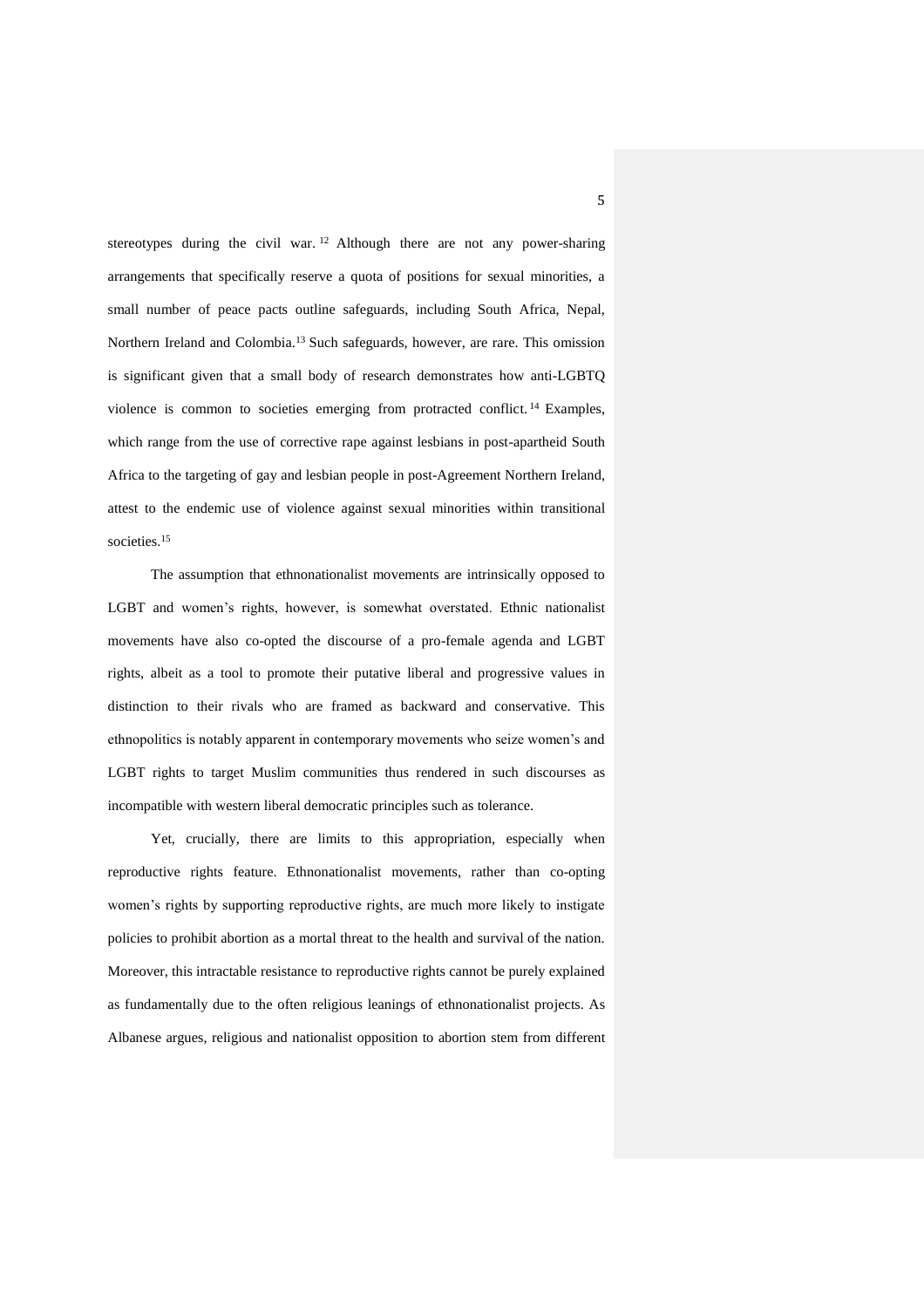logics, which nevertheless can intersect within the same movement. While religious conservatives condemn abortion on the basis of the right to life of the foetus, ethnonationalists structure their opposition to abortion due to the nation's need to proliferate. Moreover, while anti-abortion views of religious conservatives remain constant, the actual or attempted regression of reproductive rights often accompanies the rise of ethnonationalist movements into power.

#### **Liberal and Corporate Power-sharing**

Rather than frame power-sharing as expediting a uniform set of negative consequences for gender equality and LGBTQ rights, the situation is more complex since power-sharing systems vary in recognizing and accommodating gender and sexuality rights. These dynamics are further compounded by differences between consociations in determining the strength of ethnicity in public institutions and the power of hardline ethnonationalist groupings. These variations may be crucial in generating important distinctions regarding gender equality and LGBTQ rights as well as the forms of mobilization and contestation created by feminist and sexual minority activists.

Given the unruly universe of consociational structures, a more focussed lens to examine gender and sexual minorities vis-à-vis power-sharing is to consider two types of consociational structures: "liberal" and "corporate." Liberal and corporate consociations are distinguished between those that pre-determine ethnic representation in political and public institutions, mainly though constitutionally specified fixed quotas, and those that permit inclusion in such institutions to be selfdetermined as a result of electoral performance or through group rights.<sup>16</sup> Corporate consociations threaten to "further entrench and institutionalise … ethnic identities."17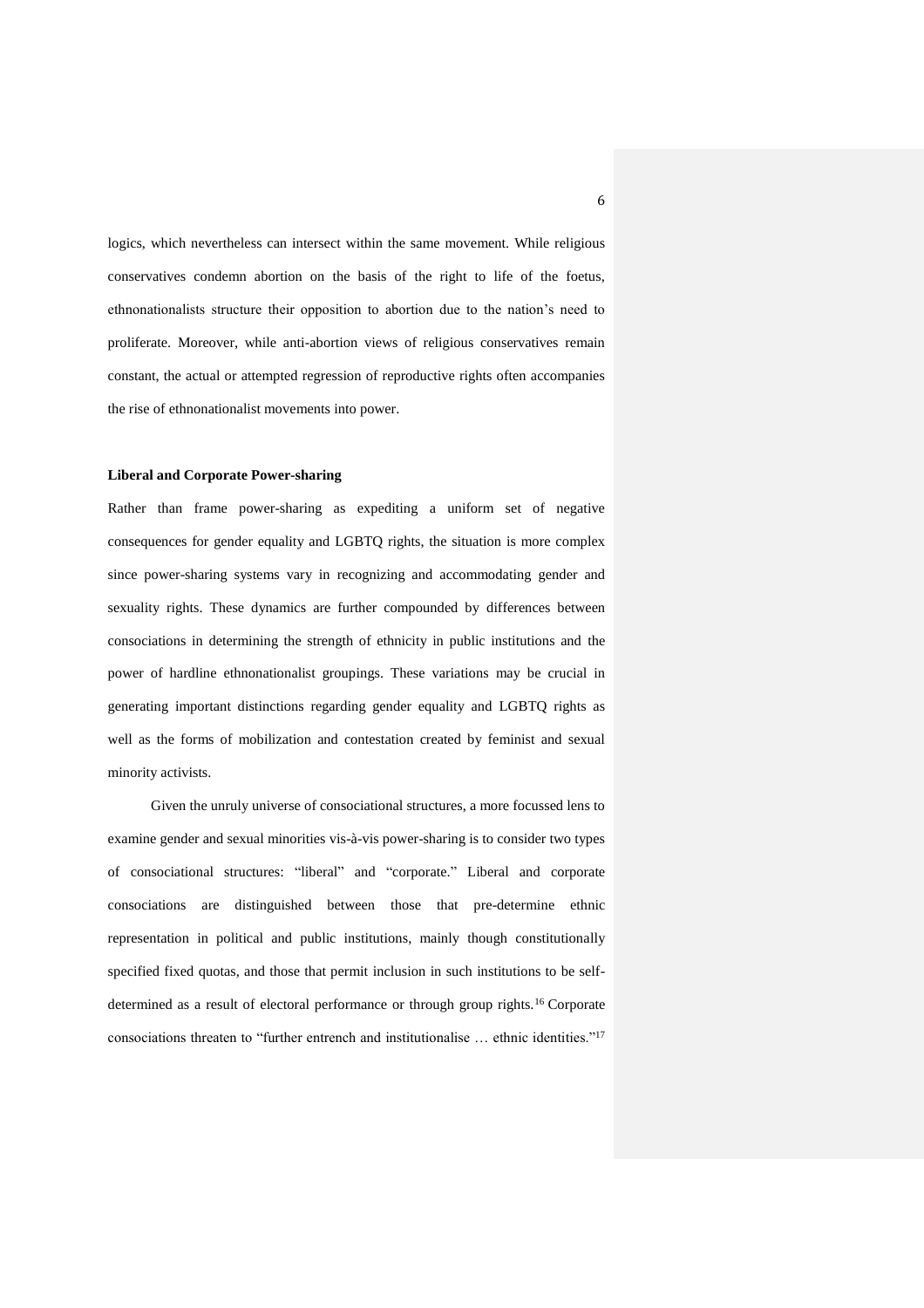Liberal, self-determined consociations, alternatively, reward "whatever salient political identities emerge in democratic elections, whether these are based on ethnic groups, or on … trans-group identities."<sup>18</sup>

These differences are crucial since a number of scholars and policymakers advocate liberal rather than corporate consociations. These distinctions require analysis vis-à-vis their effects on gender equality and LGBTQ rights, especially since liberal forms should, in principle, have much more positive outcomes due to how they are open to recognizing and even accommodating non-ethnic interests and rights. Corporate consociations represent closed systems as their main objective is to free in aspic the balance of power between the main ethnic groups. In so doing, corporate consociations purposely exclude non-ethnic actors since they are deemed a threat to the equilibrium assumed needed to maintain peace. Liberal consociations, alternatively, are theoretically relatively more open systems for the inclusion of groups that advance political programmes bridging the dominant ethnic cleavage. In consequence, the two types of consociations expedite contrasting constraints and opportunities for non-sectarian groups. While corporate consociations profoundly constrain the capability of non-sectarian movements to demand equality and rights within power-sharing institutions, the liberal form grants limited opportunities for such claims by cross-cleavage movements. These differences – between liberal and corporate forms – can be illuminated by examining further the case-studies of Northern Ireland and Lebanon.

#### *Northern Ireland*

Northern Ireland's power-sharing institutions were crafted as part of the 1998 Good Friday peace agreement which aimed to end the conflict which resulted in 3,700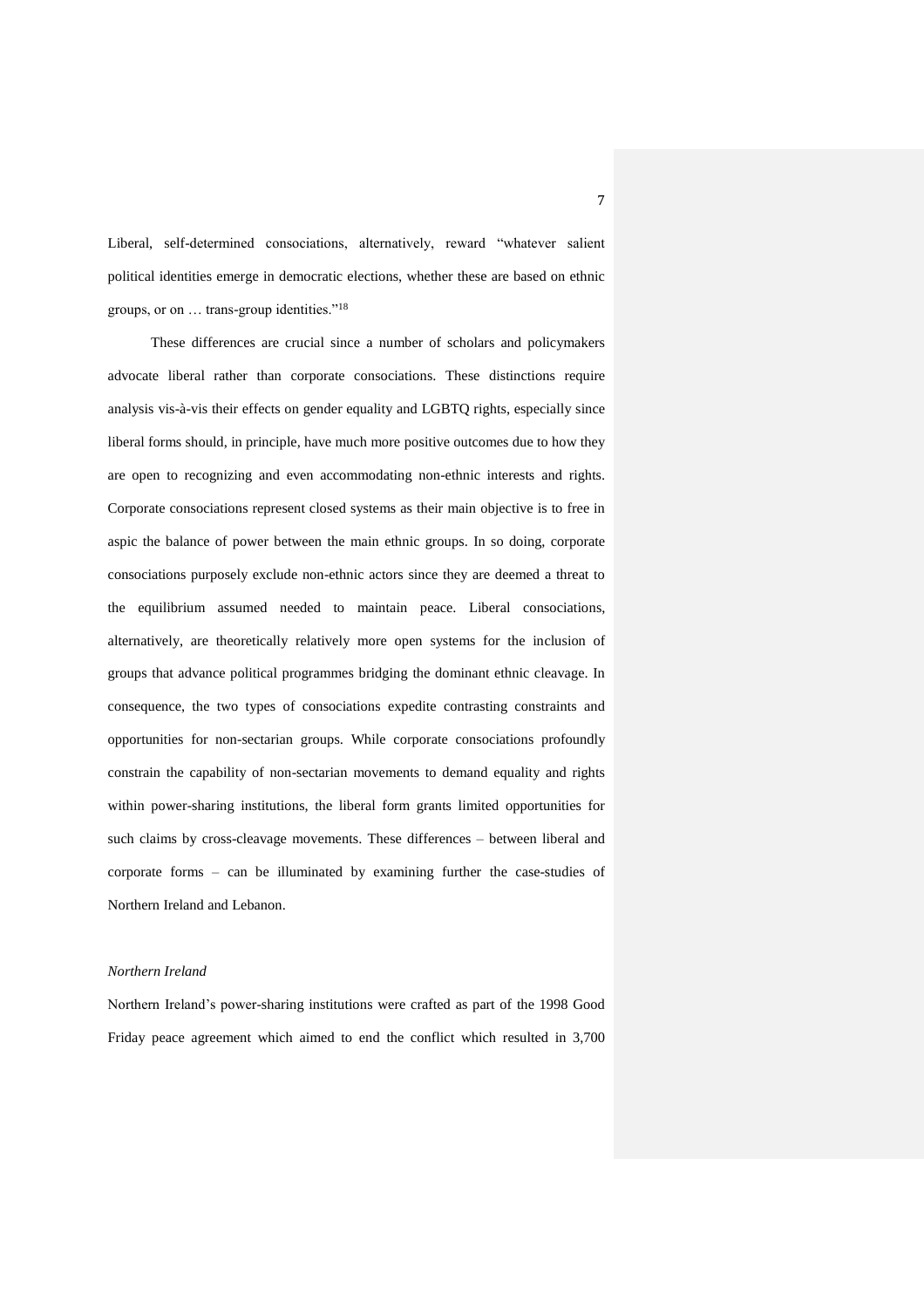deaths. A consociational framework was utilized for Northern Ireland to reflect the diagnosis of the conflict as firmly rooted in ethnonationalism: a conflict of competing claims of national self-determination between Irish nationalists and Ulster unionists. On this basis power-sharing institutionalized "parity of esteem": the principle that the rights and identities of Irish nationalists and Ulster unionists require equal recognition. 19

Northern Ireland's consociational government is identified as largely, though not exclusively, as conforming to the liberal self-determined mode: there are no seats or political positions reserved for specific ethnonational groups and executive places are distributed among parties based on their electoral performance.<sup>20</sup> The devolved parliament, the Northern Ireland Assembly is led at the executive level by a premiership dyarchy chosen from the largest two parties, and a number of cabinet portfolios selected by the d'Hondt algorithm on the basis of the seats won by political parties. While seats and positions are not pre-determined for the ethnonational groups, aspects of the power-sharing system operate to guarantee nationalist and unionist representation, chiefly the use of nationalist and unionist mutual veto power, which is a proxy for pre-determined guarantees.<sup>21</sup>

# *Lebanon*

Lebanon's civil war, which began in 1975 and ended in 1990, led to an estimated 144,000 deaths. While a simplistic reading of the civil war presents it as a Christian/Muslim conflict, it was extremely complex and included interventions by Syria and Israel, and a role for the Palestinian Liberation Army. The Ta'if Agreement (1989), a peace accord to end the civil war, restored consociationalism to Lebanon by constructing formula that created parity in representation between Christian and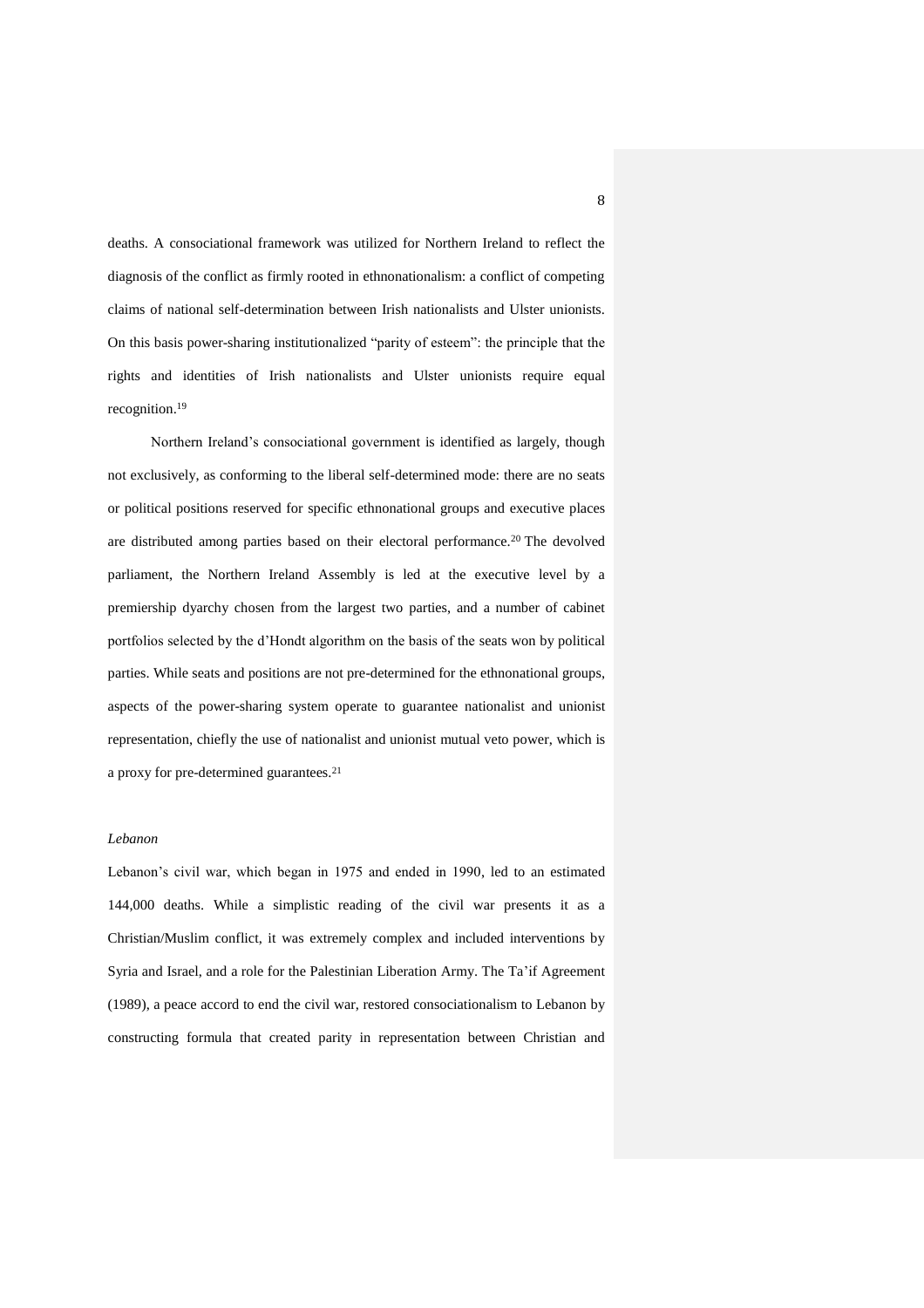Muslim sects.<sup>22</sup> The Agreement's tenet – "no victor, no vanquished" – signifies that no group dominates the power-sharing institutions at the expense of any other ethnic group in what is called a "covenant of mutual coexistence."

Lebanon's consociationalism – called "political sectarianism" in Lebanon – fortifies ethnic divisions through the idea of the allotment state ("muhasasa"), which guarantees representation for the main groups via a quota system or by reserving positions to specific groups.<sup>23</sup> Thus, executive power is separated in a troika between the three largest groups, while the quota system is applied to the cabinet and to parliamentary seats on a 50/50 Christian/Muslim basis, which is reproduced throughout the public sector. To maintain the balance of power, group veto is embedded into the architecture of power-sharing since a two-thirds majority is required for important issues decided by the cabinet. Finally, under the terms of segmental autonomy, the constitution devolves legal authority to the religious leaders of the groups over a range of personal matters, including marriage, divorce and child custody rights.<sup>24</sup> It is thus fair to say that Lebanon's consociational scaffold permits little encouragement for individuals to look outside of the ethnic communities they are institutionally categorized as belonging to.

# **Northern Ireland: Women and Sexual Minorities**

#### *Women*

Northern Irish women figure as marginal figures in representative politics. Only 16 women were elected to the various iterations of Northern Ireland's legislative bodies from 1921 to 1986.<sup>25</sup> Within political parties, "women's participation remained auxiliary to that of men" and women's political activities were relegated to civic society, such as charitable and church-related groups.<sup>26</sup> Despite their omission from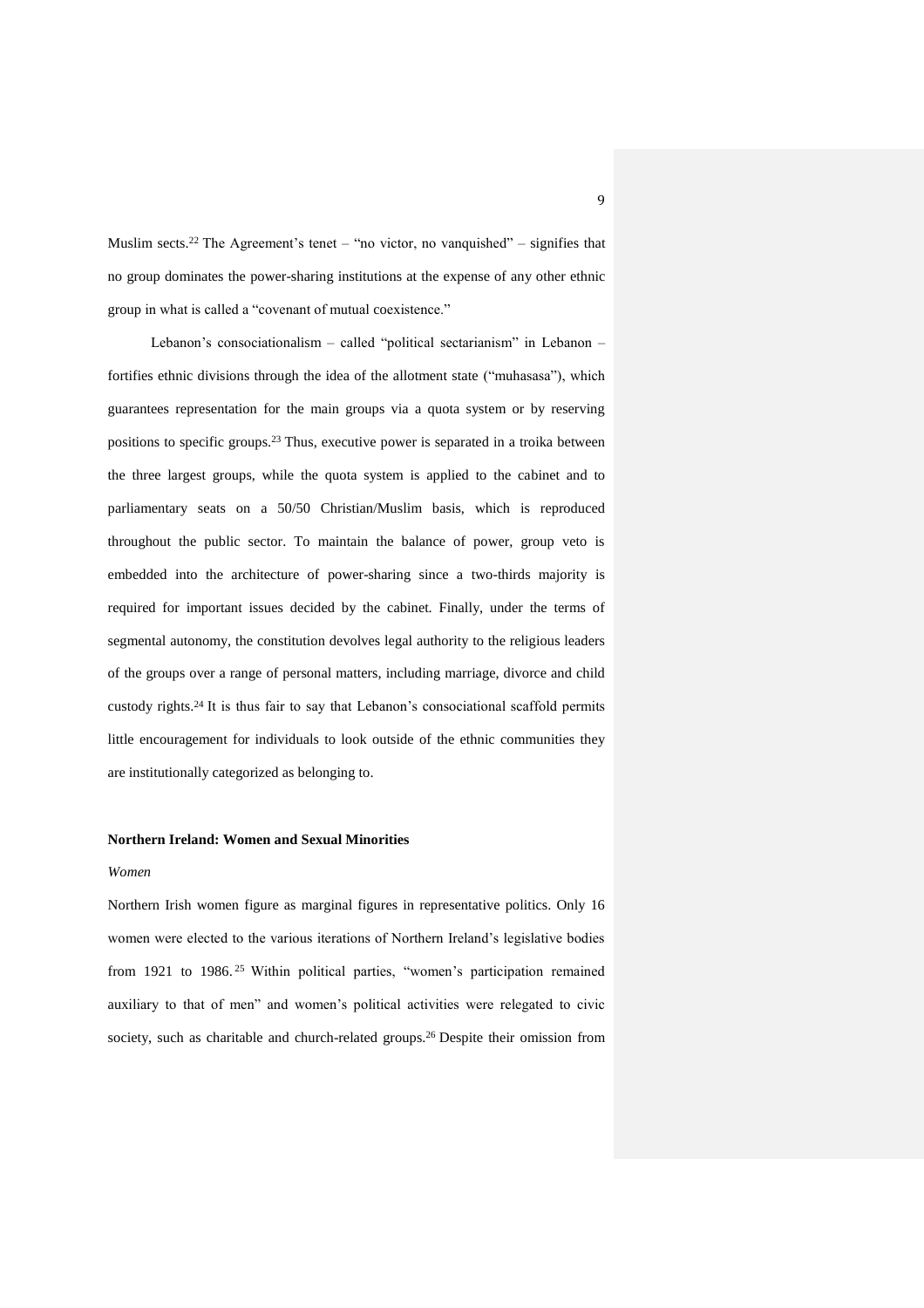formal politics, many Northern Irish women organized as feminists during the conflict and the movement sought to ensure that gender equality would feature as a key part of any future consociational structure.

The feminist movement broadly consolidated under the Northern Ireland Women's Coalition (NIWC), a non-sectarian movement formed in 1996 to represent women in peace talks. To foster inclusivity, representation at the talks was based on results from an election that offered participation on relatively few votes. In the 1996 elections NIWC secured two seats in the peace negotiations, where its delegates had the status of full members. The NIWC advanced the discourse of human rights, parity of esteem and minority rights, which became central tenets of the peace process, and also advanced gender equality. NIWC challenged the assumption that rights should be restricted to the main ethnonational groups by putting gender politics on the political map for the first time and forcing its competitors to address its platform. NIWC managed to insert gender into the 1998 consociational Agreement, which commits the signatories to "affirm in particular … the right of women to full and equal political participation"<sup>27</sup> and the political parties pledged their commitment to the "advancement of women in public life."<sup>28</sup>

Northern Ireland's self-determined consociational format presents some prospects for the inclusion of non-sectarian parties. Seizing these opportunities, the NIWC won two seats in the Northern Ireland Assembly, the power-sharing parliament, including one representative as the Deputy Speaker of the chamber. Beyond gender equality, within the power-sharing Assembly the NIWC promoted issues such as health and education in a way that transcended ethnopolitical contestation.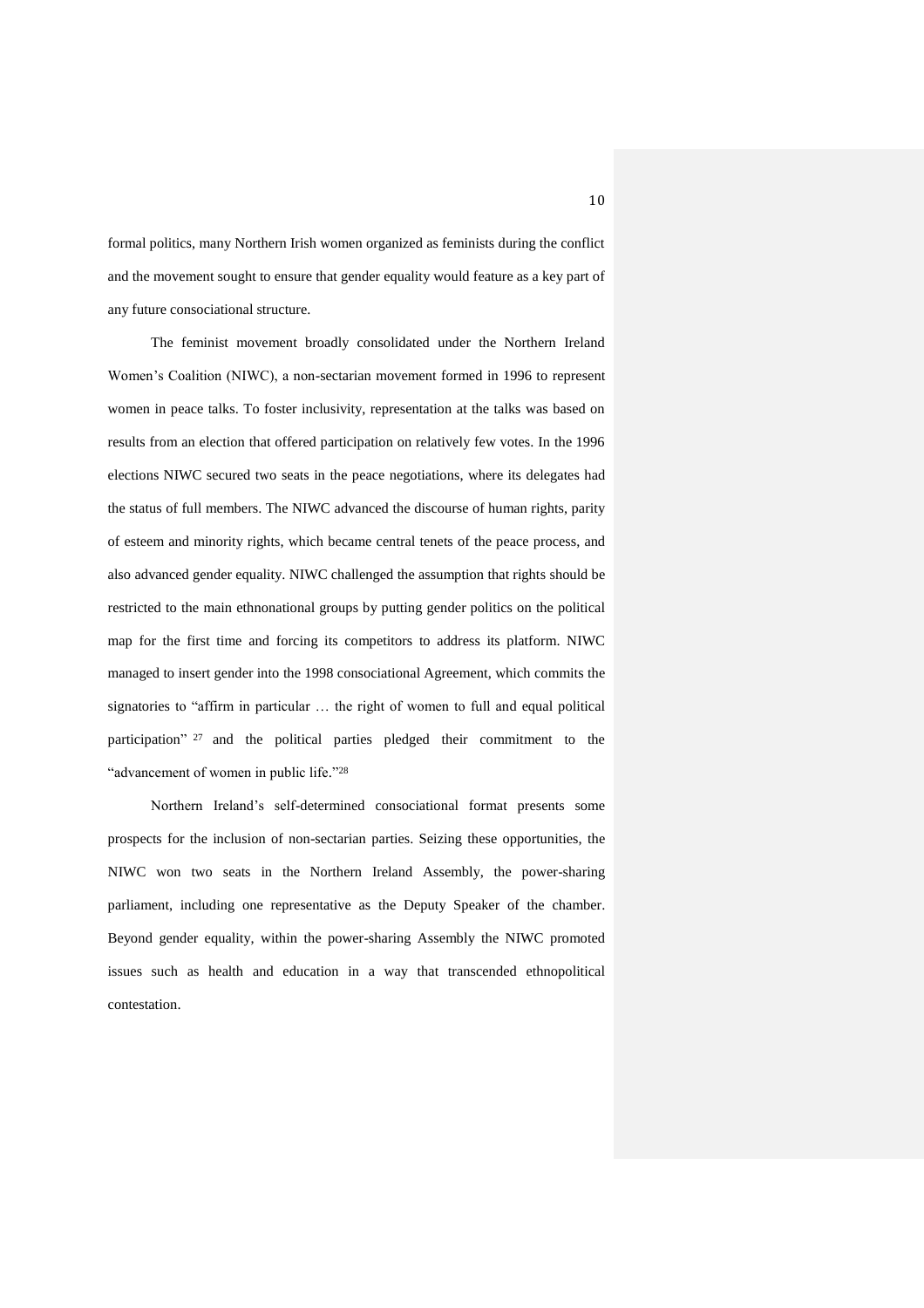Although Northern Ireland's consociational institutions initially allowed access for the NIWC, the longer-term effects of these power-sharing structures on the progress of gender equality require analysis. Yet, despite such pledges, in certain respects the post-Agreement period has seen a regression of women's rights and interests. This can be see in one sense in the squeezing out of the Women's Coalition in a post-GFA era which witnessed the hardline parties becoming dominant within the respective ethnonational blocs. In this environment of ethnic outbidding, the NIWC lost both of its seats in the 2003 Assembly election, obtaining only 0.8 per cent of the vote, a 50 per cent drop from its 1998 performance. After losing its remaining political representatives in local elections, the party wound up in 2006. In addition, the post-GFA period have seen a notable increase in domestic violence. <sup>29</sup> The situation is equally problematic for reproductive rights. Abortion rights remain limited in Northern Ireland compared to the rest of the UK. Abortion in Northern Ireland is permissible only in circumstances where a women life is at risk or there is a risk of permanent or serious damage to her mental or physical health.

It is significant that the main ethnonationalist parties in the power-sharing government are broadly in agreement on in their opposition to the liberalisation of female reproductive rights in Northern Ireland. In the context of consociational power-sharing since 1998, all attempts to reform abortion laws have been rejected since there are only small differences of policy on this issue between the main ethnonationalist parties. While Sinn Fein, the main nationalist party, support abortion reform only in the case of rape, or sexual crime or when a pregnant women's life is in danger, the option of termination should be available, the DUP oppose all reform. For instance, a proposal to extend the Abortion Act 1967 to Northern Ireland – thereby bringing it into line with the rest of the UK – was defeated by 59 votes to 40 in the

**Commented [JN1]:** (Jarman, 2004; Galligan, 2013; Horgan and O'Connor, 2014). For example, in 2015/2016, there were 28,392 domestic incidents and 14,073 domestic abuse crimes recorded by the Police Service of Northern Ireland, the highest levels recorded since the data series began in 2004/2005 (PSNI, 2016: 6).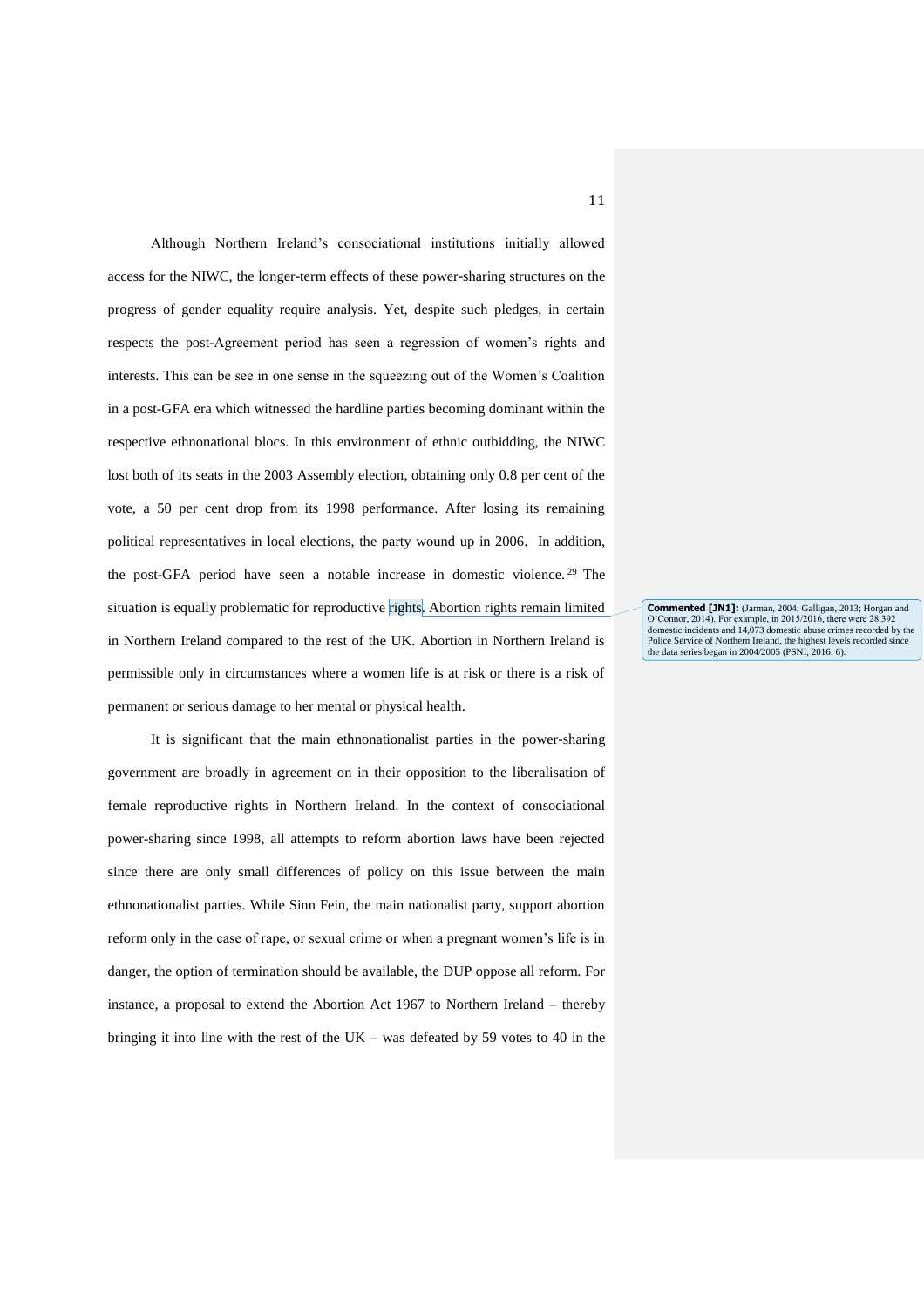Assembly. <sup>30</sup> Thus, while divided societies are often seen as endowed with permeative properties in the sense that all issues become a focus for intergroup division and conflict – a situation often enhanced in consociational systems, reproductive rights provides some degree of cross-cleavage consensus.

#### *Sexual minorities*

The liberal format of the Northern Ireland Agreement grants limited recognition of sexual difference, particularly section (75) on "Human Rights." <sup>31</sup> In consequence, public authorities are legally obliged to promote good practice for sexual minority groups, including involving them in consultation processes. In consequence, sexual minorities in Northern Ireland are now officially designated as stakeholders in social and political initiatives. Despite these protections, homophobic attacks and sentiment have increased since the signing of the 1998 Agreement.<sup>32</sup> In 2013, there were 246 homophobic incidences reported to the Police Service in Northern Ireland (PSNI), the highest number of incidents recorded, and 149 homophobic crimes, an increase from the previous peak.<sup>33</sup>

Although homophobic sentiment and violence cannot be directly attributed to power-sharing, LGBTQ rights have become a fundamental area of conflict between nationalists and unionists. As noted earlier, post-Agreement politics in Northern Ireland underwent a process of ethnic outbidding that resulted in the electoral victories of the hardline parties of the respective ethnonationalist blocs – Sinn Féin and the Democratic Unionist Party (DUP). While there is some evidence that these parties have moderated their ethnic politics in power, LGBTQ rights increasingly represents a core dividing lines between nationalists and unionists. Sinn Féin, the leading Irish nationalist party, supports sexual minority rights, by conflating their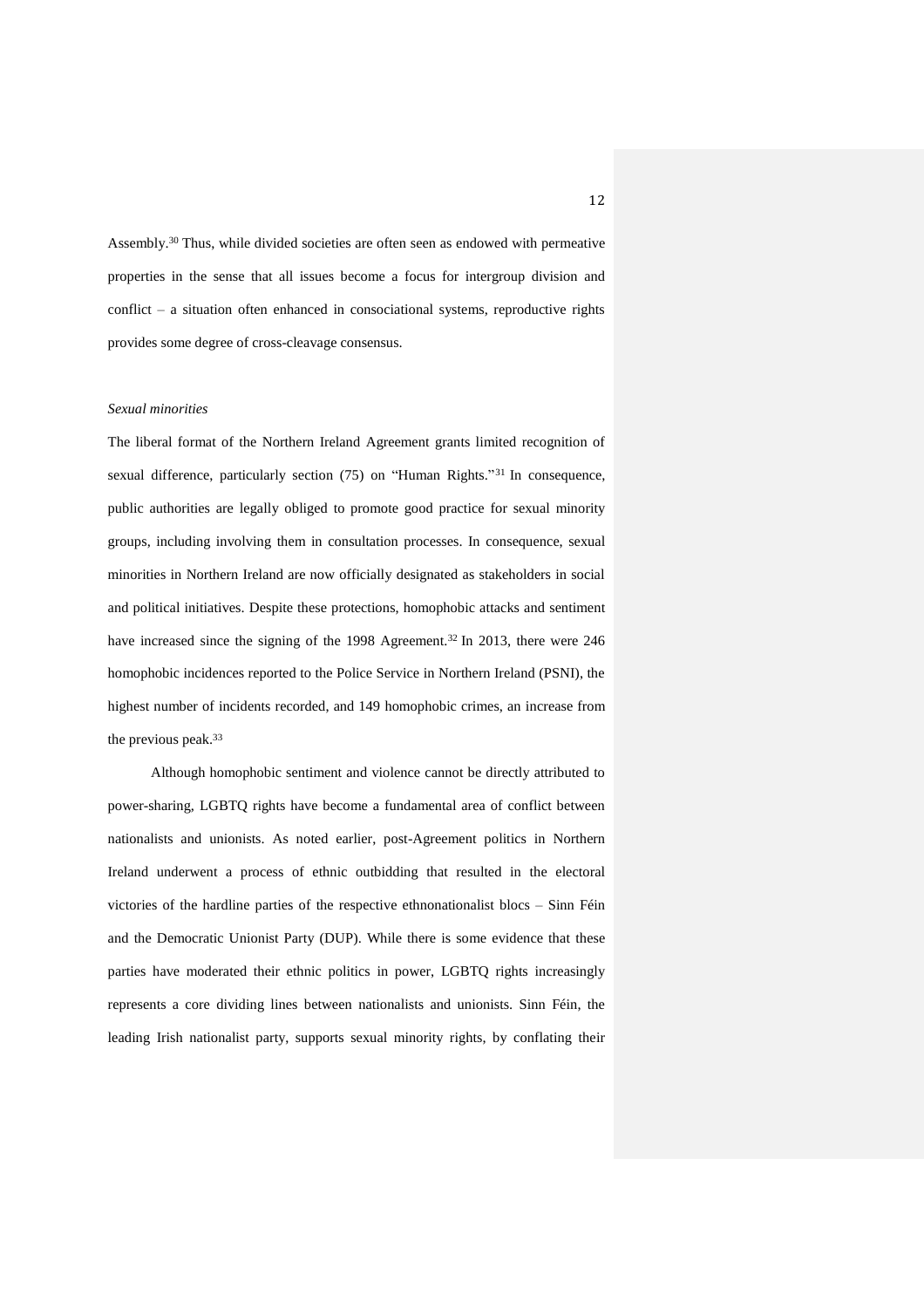struggle as a minority movement with the experience of the LGBTQ population. "Moving On," Sinn Féin's "Policy for Lesbian, Gay and Bi-Sexual Equality," states: …"[nationalists] are only too well aware of what it means to be treated as secondclass citizens. Our politics are the results of decades of resistance to marginalisation and discrimination."<sup>34</sup> The DUP, alternatively, articulate unwavering opposition to LGBTQ rights.

These contrasting positions on LGBTQ rights generate conflict within powersharing institutions, particularly on same-sex marriage legislation. Since 2013 Sinn Féin, in conjunction with other parties, have tabled five motions on same sexmarriage legislation for the power-sharing parliament to vote on. On each occasion, the DUP deployed a petition of concern, which means that a motion can only pass if a majority of nationalists and unionists support it. In so doing, the DUP exercised their communal veto to block legislation designed to advance equality for a nonethnonational grouping – sexual minorities. A marked ethnonational cleavage is also apparent in the voting habits of the 108 representatives of the Northern Ireland Assembly on same-sex marriage legislation. In a vote in April 2014, all nationalist representatives who voted did so in support; all but four unionists declared opposition.

These elite level divisions are mirrored in public attitudes. An analysis of public opinions on a range of same-sex issues reveals that attitudes towards equality rights for gay and lesbian people account for divergent views between unionists and nationalists. For individuals who define themselves as unionist, 61 per cent rejected same-sex marriage as invalid, while 30 per cent of individuals who define themselves as Irish nationalist reject the validity of same sex marriage. A similar figure marks attitudes towards the teaching of gay and lesbian rights in schools. 35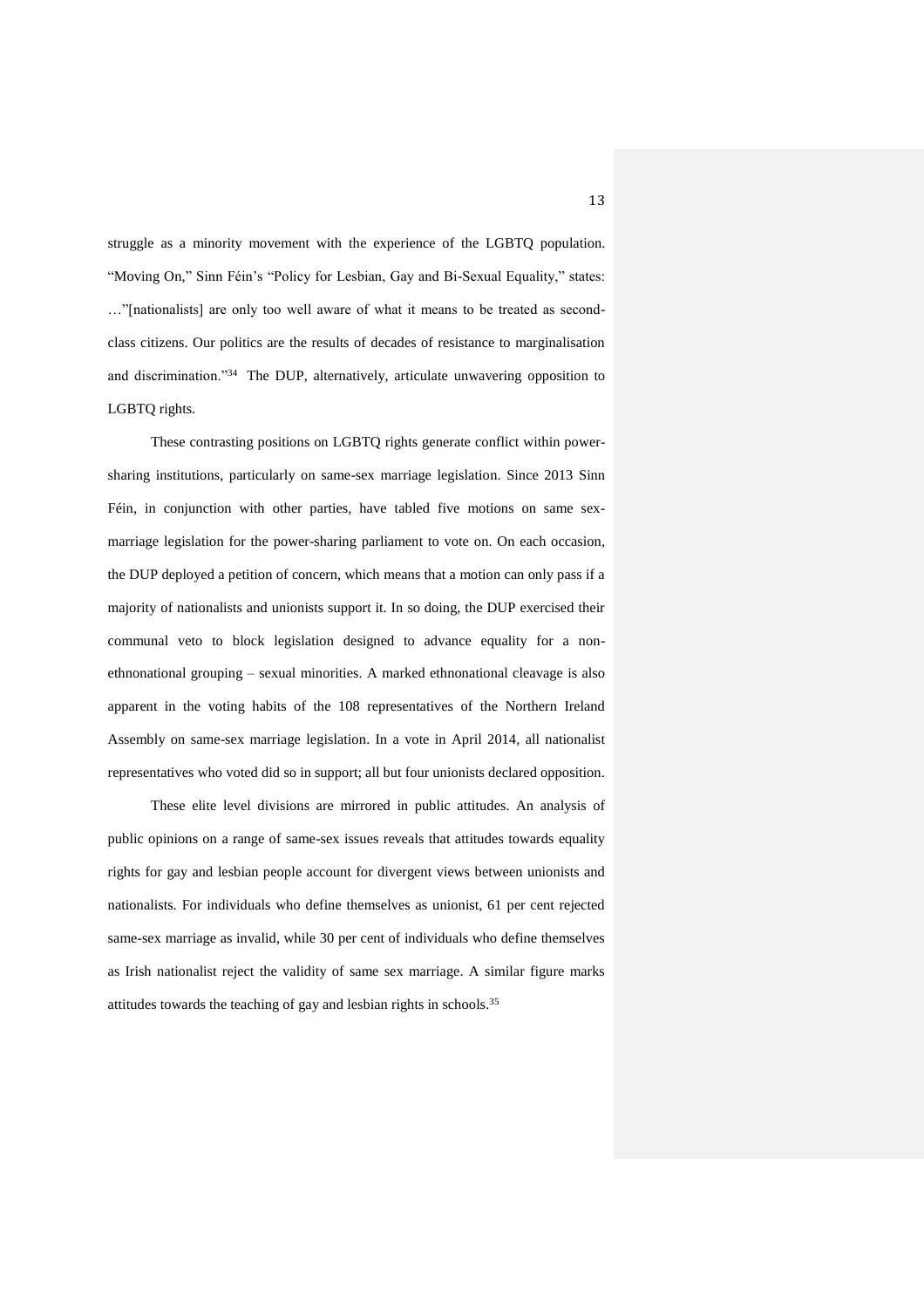In accounting for differences between nationalists and unionists on LGBTQ rights, a significant factor concerns how the two groups have conceived and deployed the human rights discourse that undergirds Northern Ireland's liberal power-sharing. Nationalists and unionists have clashed acrimoniously over how rights should be allocated and, as a consequence, LGBTQ rights are now entangled within the wider struggle for ethnonational rights in post-Agreement Northern Ireland. Indeed, minority and group rights quickly became an arena of conflict between Irish nationalists and UK unionists. For nationalists, the smaller ethnonationalist group, minority rights were framed the "equality agenda," a process of redressing former imbalances regarding the accommodation of nationalist identity. <sup>36</sup> For unionists, alternatively, the equality agenda represents a nationalist strategy to restrict unionist symbols and culture. In this scenario, Irish nationalist parties support LGBTQ rights because it reinforces the equality agenda and minority rights. Unionist parties resist LGBTQ rights as a Trojan horse deployed by nationalists to attack unionist identity. Thus, in post-Agreement Northern Ireland the difference in support for LGBTQ rights between the two main communities – Unionist and Nationalist – has now become an example of human rights becoming war by other means. The DUP's use of the veto is particularly instructive in revealing how liberal consociations may inadvertently impact on non-ethnic groups, including sexual minorities. As noted by McCulloch, Northern Ireland's liberal consociationalism has a "permissive" veto system which provides a high degree of latitude for the ethnonational groups to self-identify and articulate their own vital interests.<sup>37</sup> This means that groups can use their veto to stop policies that are not clearly a threat to their communities' interests, such as same-sex marriage.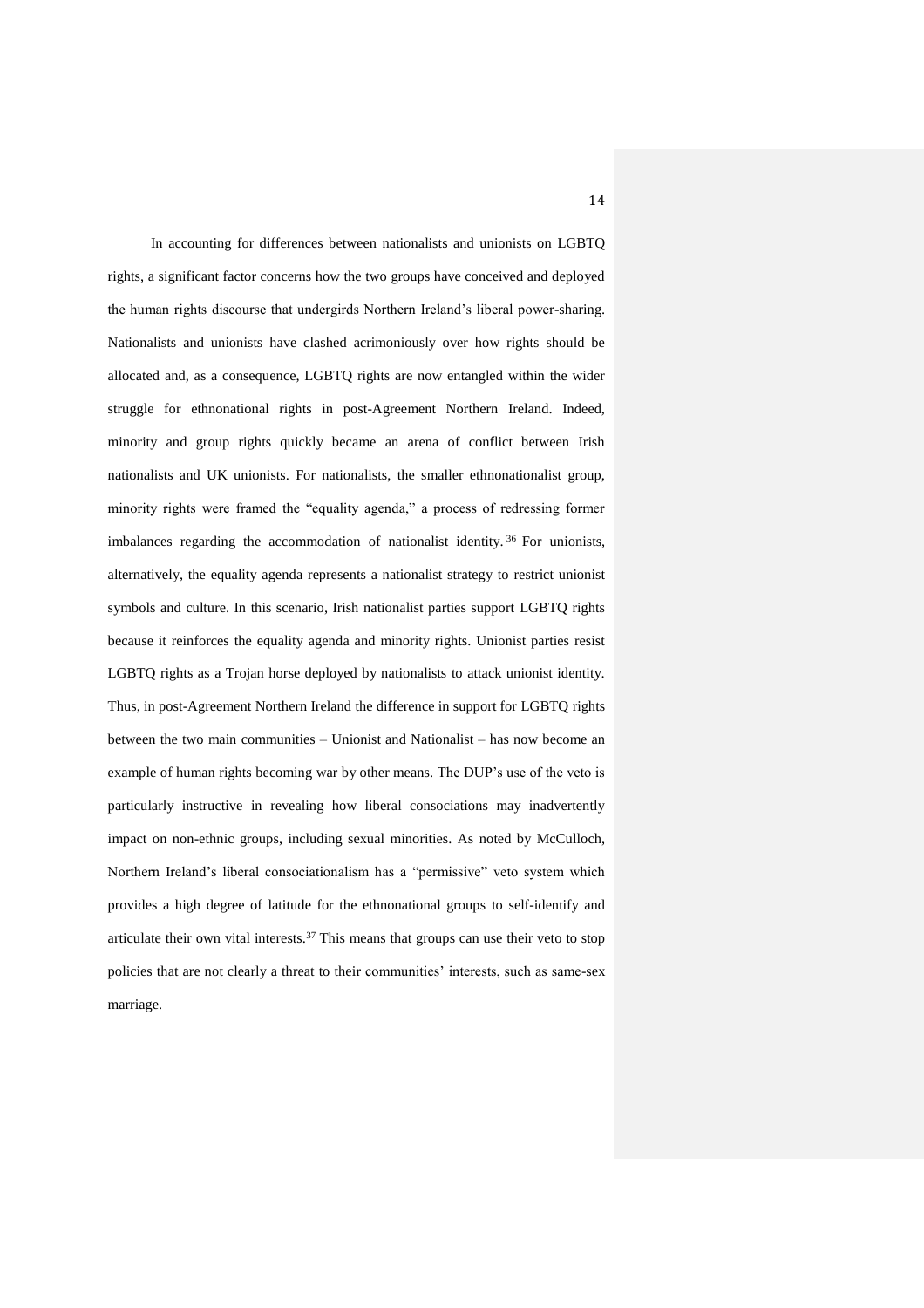The embroilment of LGBTQ rights within the broader contestation for group rights highlights the complex dynamics of liberal power-sharing and its consequences for sexual minorities. It not only illuminates how the rights demands of groups that are not officially accommodated within power-sharing structures can become an arena of conflict between the main ethnic groups, but also the limits of seeing ethnonationalism as uniformly homophobic. Thus, in Northern Ireland, the sharp cleavage between nationalists and unionists over LGBTQ rights demonstrate that ethnonationalist groups can co-opt LGBTQ rights claims when such demands align with their political interests.

# **Lebanon: Women and Sexual Minorities**

#### *Women*

In 2012 Lebanon's Parliamentary Human Rights Committee adopted a National Human Rights Plan for the most vulnerable, and named improving women's rights as one of its key priorities. <sup>38</sup> The committee recognized the importance of rooting out forms of discrimination against women and unequivocally acknowledged that their status in Lebanon is vulnerable. Indeed, while women's movements are pivotal, the state's governance mode is unfavorable to gender equality in general and to women's political representation in particular. 39

The roots of inequality and underrepresentation can be primarily ascribed to Lebanon's politics of sectarianism, subsumed under the field of corporate consociationalism. The corporate system ensures the control of sectarian leaders over their constituencies and allocates executive posts and seats in the parliament in accordance with rigid sectarian criteria. By privileging sectarian communities as the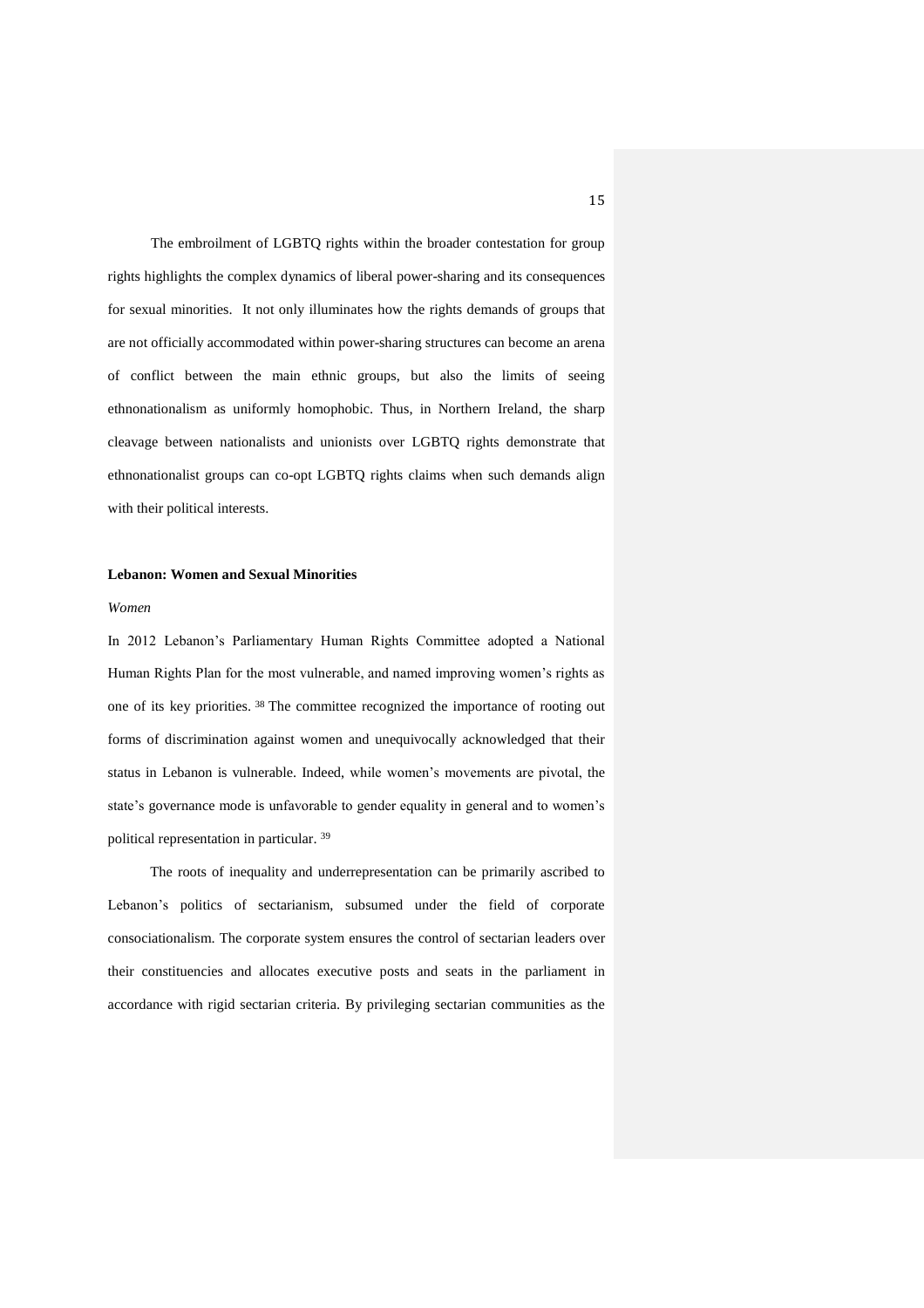building blocks of political life, it constrains opportunities for the representation of other societal groups, particularly women, youths and sexual minorities. 40

There is a prevailing consensus in the literature that discriminatory laws in the personal status codes – such as those pertaining to marriage, nationality, adultery and divorce – are key to understanding women's societal subordination and political underrepresentation in Lebanon. <sup>41</sup> Such laws have been particularly decried for favoring a patriarchal social construct in which the state envisions women as part of a "social unit headed by a male relative."<sup>42</sup> Some grassroots activists posit that these laws, in which "women can only exist in the registry as daughters of men or wives of men" are the root causes for women's marginalization and thwarted political agency. <sup>43</sup> Once married, for instance, Lebanese women can only vote or run for elections in the locality where their spouse was born.

In addition, the survival of Lebanon's consociational model is contingent on certain prerequisites, such as the maintenance of sectarian balance through specified fixed quotas and the religious communities' autonomy over their affairs, two factors that have hindered the principle of equality between men and women. A case in point is the nationality law, according to which Lebanese women are unable to transmit their nationality to their children or spouse. Policymakers have so far blocked reform initiatives on the grounds that allowing women to pass on their nationality could tip Lebanon's sectarian balance, <sup>44</sup> challenging Lebanon's power-sharing which safeguards intercommunal coexistence through predetermined arrangements. The principle of segmental autonomy, which delegates power to religious authorities in personal status matters, also leads to the entrenchment of women's vulnerability status. <sup>45</sup> This principle has made legislative reforms such as the optional civil marriage law contingent on religious authorities' discretion. 46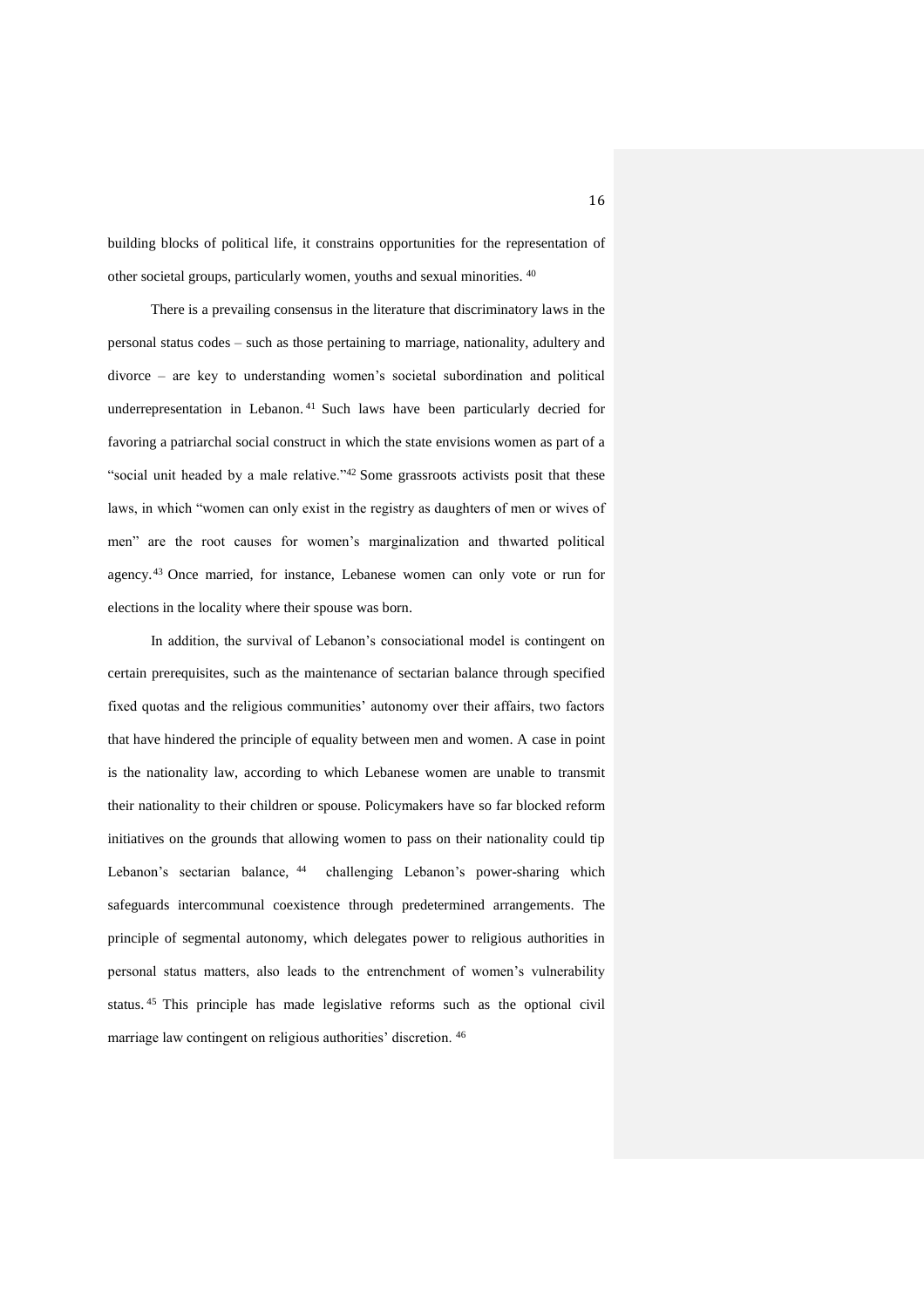An inquiry into Lebanon's transition from war to peace (1990 onwards) is key to understanding how Lebanon's governance mode has restricted opportunities for women's empowerment. Postwar political and economic processes have largely ignored the issue of women's representation and role in participative governance. In 1989, the Ta'if Agreement, which reformed Lebanon's consociational model, was mainly concerned with improving the representation of sects in the legislature and executive. It remained silent on gender sensitive reforms. Moreover, the post-2006 National Dialogue, an informal platform set up to process Lebanon's domestic conflicts, groups together sixteen confessional leaders, none of whom is a woman. While women have, over the past few years, acquired more prominent positions in municipal councils and in the youth wings and political bureaus of political parties,<sup>47</sup> they continue to be underrepresented in political institutions. Notably, women currently hold only three percent of parliamentary seats. 48

Women's underrepresentation in politics aside, the post-war state has not promoted their role in economic development either. Though the ratio of gross enrollment in education is slightly higher for women, <sup>49</sup> the economy has failed to create enough jobs for them. <sup>50</sup> Female participation in the labour market amounts only to 23.3 percent. <sup>51</sup> Moreover, Lebanon's political model constrains opportunities for women's representation not only because it privileges sectarian representation and couples political sectarianism with family law <sup>52</sup> but also because of its propensity to generate gridlock and fractured political coalitions. As a result of systemic deadlocks and power struggles, women's issues have ranked low in national agenda setting. Though various electoral reform initiatives such as the 2006 National Commission for Electoral Law Reform (NCLER) have stressed the importance of introducing a women's electoral quota, squabbling among Lebanon's contending coalitions have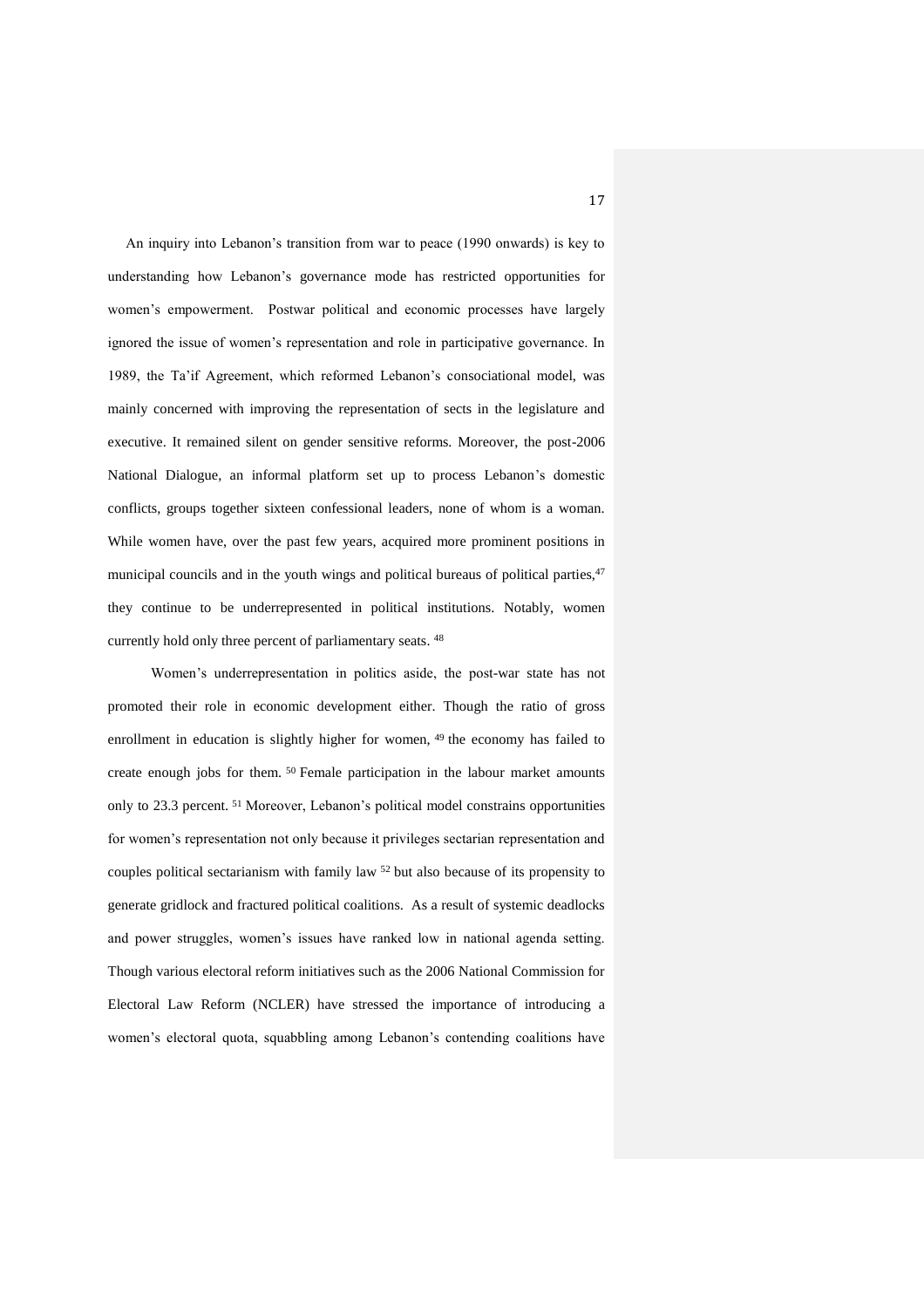hampered any progress on this front. In the context of the 2008 Sunni-Shia confrontation, the parliament hurried to adopt a new electoral law in the run up to the 2009 elections, dismissing alternative initiatives for electoral systems which included a women's quota.

The polity's embroilment in regional conflicts has also thwarted reform initiatives and slowed down legislative activities, overshadowing the issues of gender equality. In 2006, the Nationality Campaign was interrupted by the July War between Hezbollah and Israel. <sup>53</sup> Further exacerbating the situation, since 2011, Lebanon incurred heavy spillovers from Syria's conflict. Priority issues such as security governance and strains resulting from the Syrian refugee influx have dominated policy debates, and sectarian elites have seized on these issues to argue that any change to the power-sharing system would threaten the state's survival. Privileging crisis-driven politics in the shadow of Syria's lethal conflict, the political elite have neglected issues that are not linked to the representation of sects or to security.<sup>54</sup>

 In this context, gender inequalities have spurred vociferous debates in Lebanon's public sphere. Women's claims-making are central to the postwar politics of activism, and grassroots groups have incorporated the issue of gender equality in their advocacy and programming. Women civic society organizations (CSOs) have continuously lobbied governments to implement legal reforms.<sup>55</sup> They have had some success, in particular with the passage of the 2011 law eliminating mitigating circumstances in the context of honor crimes and the 2014 Domestic Violence law.

 Though women have been underrepresented in the government, grassroots groups demanding gender justice and a reformulation of the concept of citizenship represent key actors in Lebanon's protest events, namely the 2010 Laique pride, the 2011 anti-sectarian demonstrations, and the 2015 You Stink Movement. <sup>56</sup> Still, while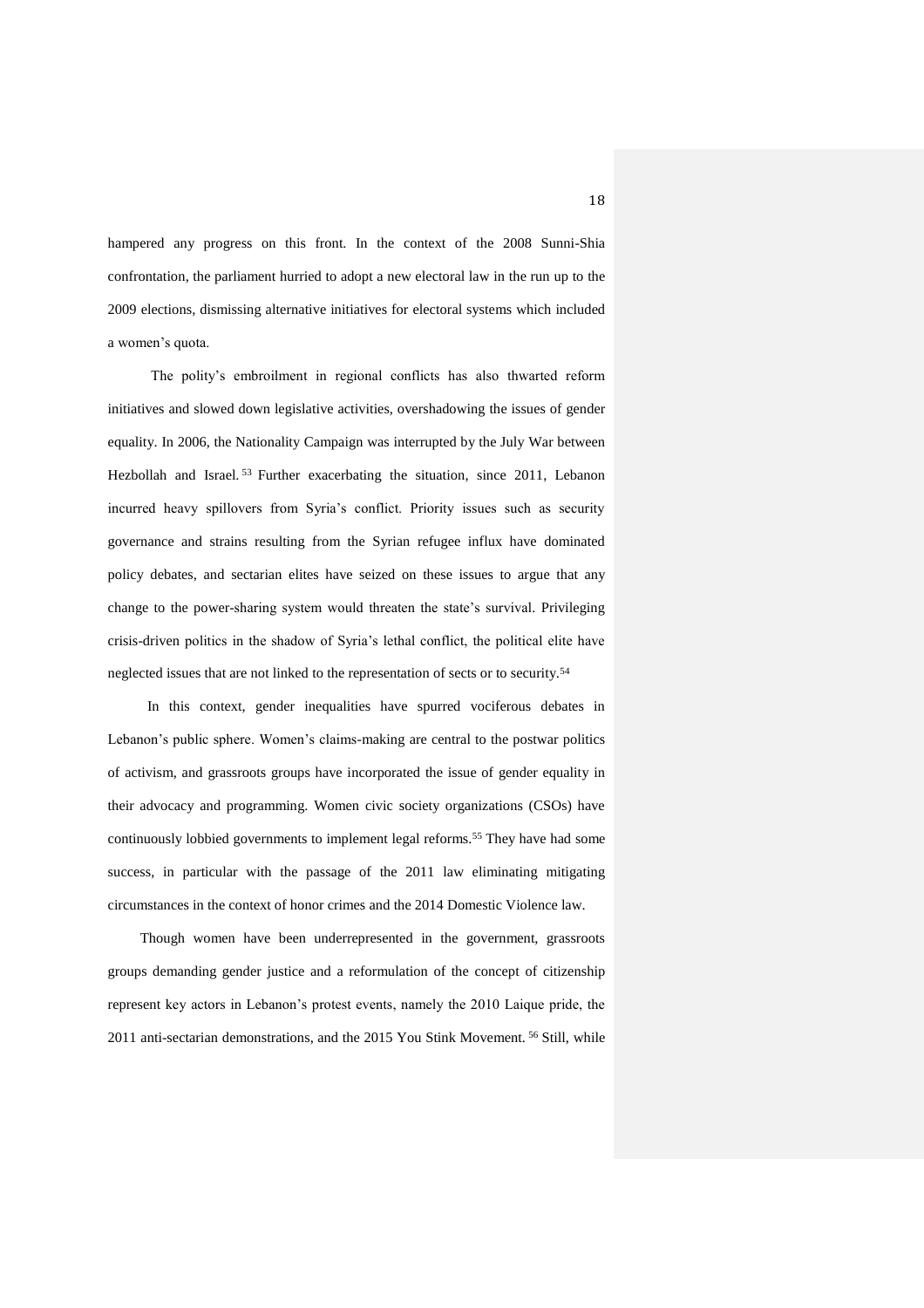women's grassroots organizations participate in major episodes of contention, rare are protests which revolve around issues specific to gender. <sup>57</sup> Rallying around womenlinked grievances has been particularly challenging in the context of sectarian politics. 58

Furthermore, women's activism suffers from an ideological rift that weakens the consensus needed to formulate strategies to effect change. At the heart of this rift lies the dilemma of whether to cooperate or not with the sectarian system. While some organizations such as the National Commission for Lebanese women (NCLW) have cooperated with Lebanon's ministries on a gradualist path of reform, grassroots activist groups perceive a potential "coalescence with the system" as self-defeating.<sup>59</sup>

# *Sexual minorities*

The plight of LGBTQ communities within Lebanon's model of corporate consociationalism is fraught with difficulty. Conceived as a political strategy that gives "existing" sectarian cleavages "binding force"<sup>60</sup> through fixed quotas, the model undermines the expression of alternative sociocultural cleavages, making it excessively difficult for LGBTQ groups to voice divergent demands. Furthermore, the politics of sectarianism, which uphold a patriarchal conception of society and family life, nurtures adversarial feelings toward sexual minorities.

Unlike the issue of women's representation which elicits attention in policy debates, LGBTQ concerns are completely elided on the policy agenda. The Lebanese law does not overtly discriminate against individuals on the basis of gender or sexuality. Yet, Article 534 of the penal code, which forbids "sexual intercourse contrary to the order of nature," has justified the prosecution and stigmatization of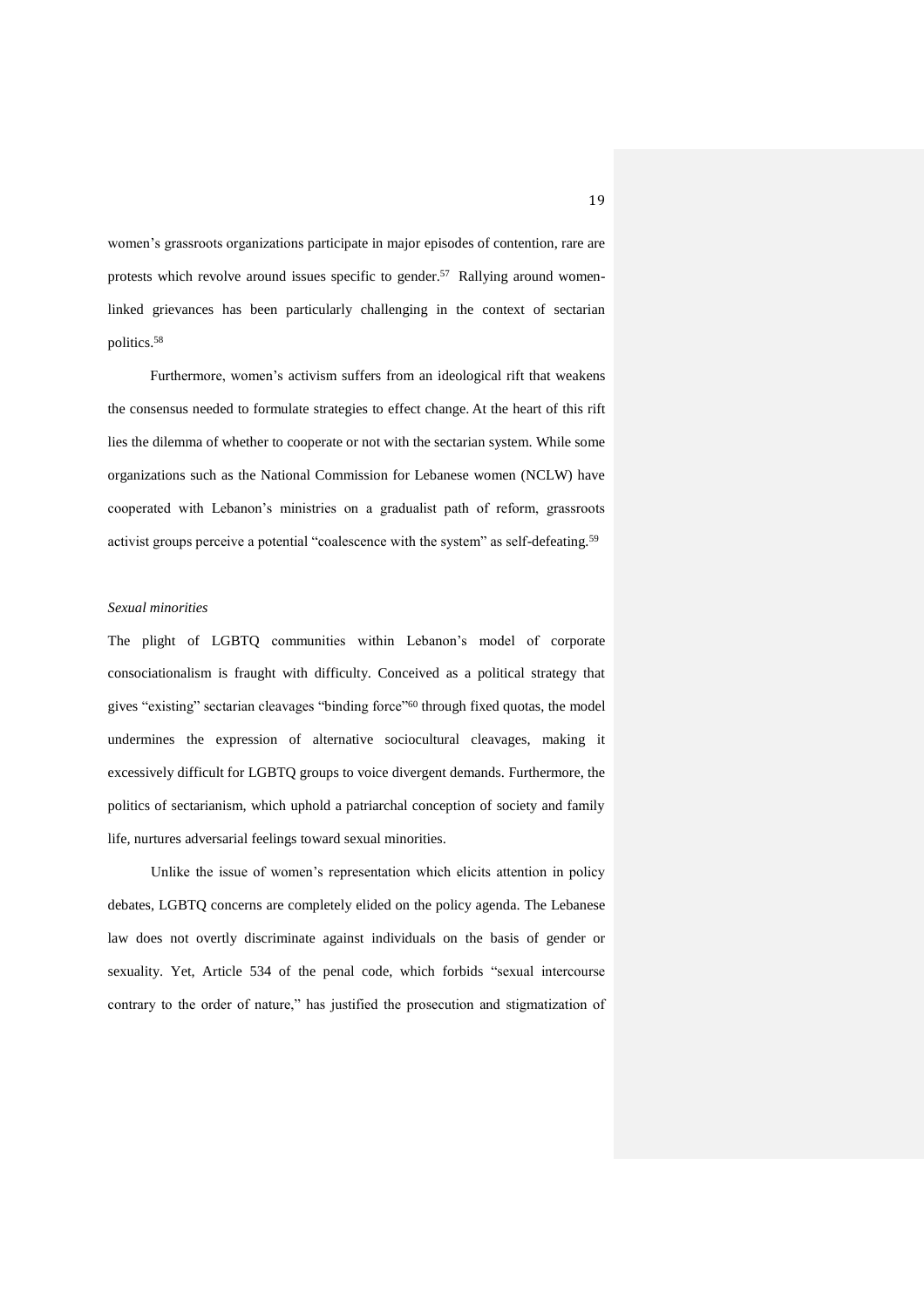LGBTQ communities.<sup>61</sup> Human Rights Watch reports chastize Lebanon's security and police forces for excessively mistreating suspected homosexuals.<sup>62</sup>

Despite Lebanon's constraining setting, LGBTQ communities articulate a politics of claim-making through advocating for their rights and rallying for abolishing political sectarianism. In recent years, some developments have encouraged LGBTQ and LGBTQ-friendly grassroots communities to challenge stereotypes against homophobia and homosexuality and to advocate for the abolition of article 534. Several court rulings have refused in the last years to criminalize individuals charged under Article 534.<sup>63</sup> Moreover, in 2013, the Lebanese Psychiatric Society ruled that homosexuality is not a mental disorder. Against this backdrop, grassroots organizations and academic spheres increasingly raise awareness about the rights of sexual minorities through workshops, legal activist channels, and publications.<sup>64</sup>

Just like women's grassroots activists, LGBTQ groups have participated in key protests pressing for alternative conceptions of citizenship in Lebanon. An iconic protest was the 2010 Laique Pride, in which LGBTQ groups such as *Helem* brought forward their claims and openly discussed the uneasy relationship between sectarianism and LGBTQ rights.<sup>65</sup> Though sexual minorities may differ on the means of mobilization, they tend to agree that eradicating the politics of sectarianism and patriarchal societal constructs is a precondition to expanding their rights. The goal here is to decouple citizenship and lawmaking from the grip of religious authorities.

Even though LGBTQ communities have so far relied on extra-institutional channels to voice their grievances, the path of contentious politics remains complex. LGBTQ groups have not been able to carve out their own space of contention. Protest framings that restrict themselves to LGBTQ rights and homophobia have not gained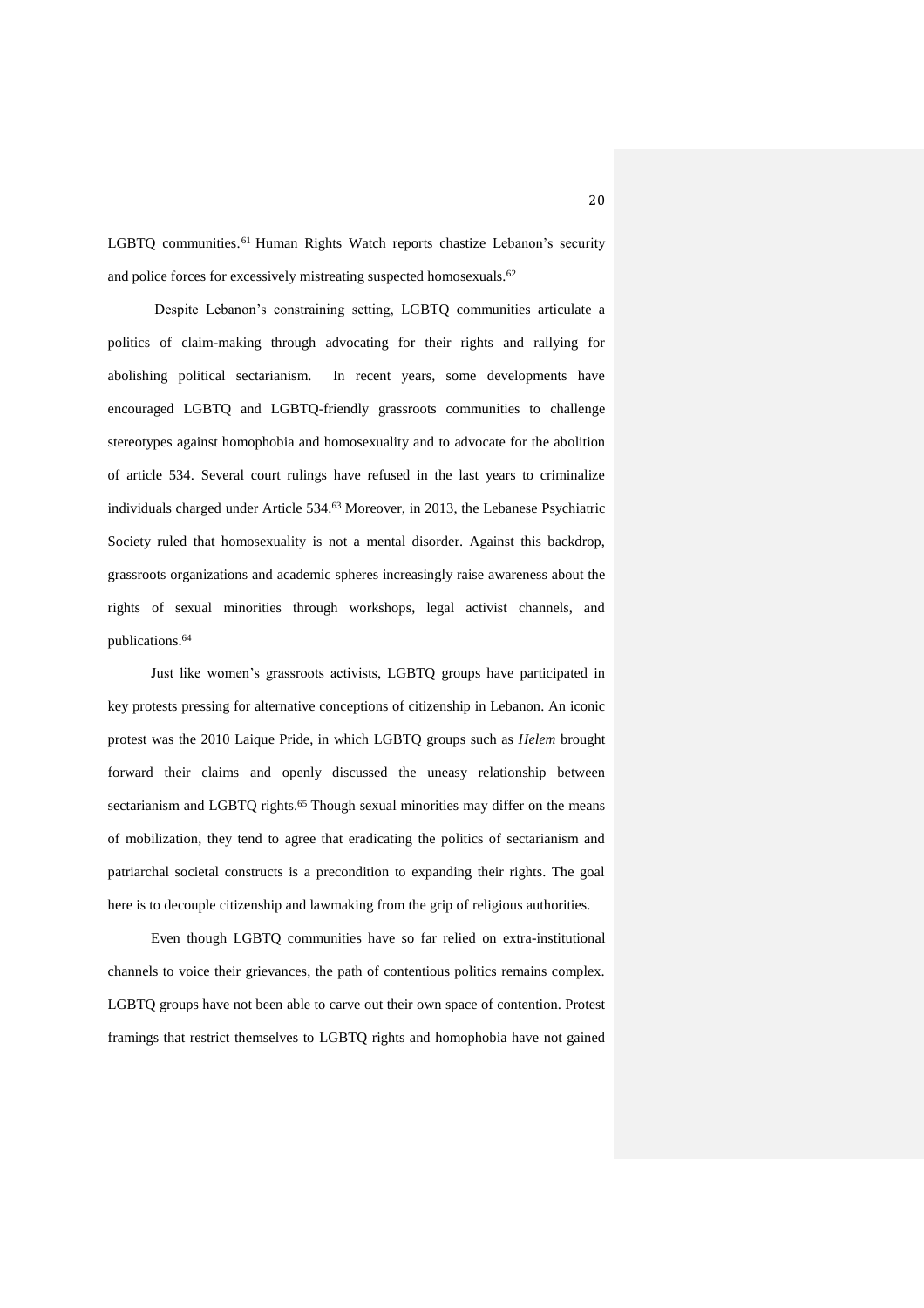much resonance with the broader Lebanese public. At the same time, anti-sectarian protests lumping together various grievances overshadow their specific claims. In this context, one of their dilemmas is whether to talk about LGBTQ rights in antisectarian protests or merely to endorse the latter without bringing in their own specific grievances.<sup>66</sup> Though protests decrying Lebanon's political system resonate with the LGBTQ activists' goal-oriented actions, such episodes bring together a spectrum of fragmented movements, making it difficult to forge an identity for queer politics. Adding to this, divisions over mobilization tactics among sexual minorities hamper the solidification of a shared space of contention. Lesbian, gay and transsexual communities voice heterogeneous grievances within Lebanon's patriarchal construct. Moreover, while some groupings advocate for legal reforms, others argue that only a secular system in which politics is delinked from sectarianism could serve their cause. Some activists debate furthermore whether it would be more advantageous for Lesbians to position their grievances within women's movements rather than within sexual minorities' repertoire and tactics of contention. <sup>67</sup>

In general, the deeply-seated entwining between political sectarianism and patriarchy makes the empowerment of sexual minorities a task worthy of Sisyphus, contingent on an overhaul of laws and political structures. Though civic spheres and international organizations have embarked on a myriad of citizenship projects, the latter have so far not had any impact on the political system. Lebanon's sectarian gatekeepers are deeply reluctant to 'deconfessionalizing' the system, as this would mean relinquishing their own power. <sup>68</sup> Moreover, Lebanon's corporate consociationalism, which couples political accommodation and state survival with the preservation of sectarianism, arises as a structural impediment to the expression of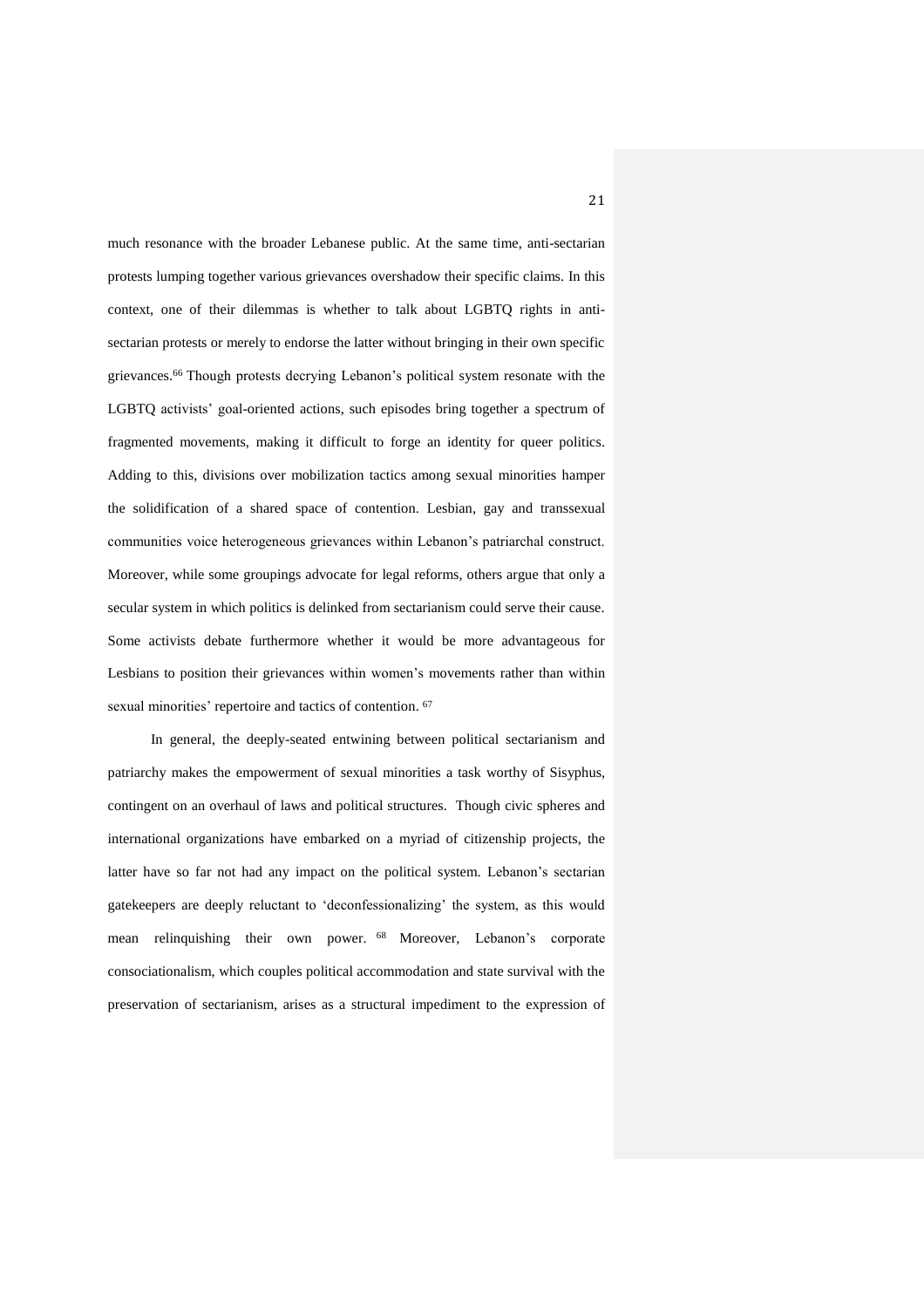non-sectarian identities and to their inclusion in the policy agenda, especially in times of crisis-driven politics.

#### **Conclusion**

Consociationalism is now one of the principal tools used to foster peace, applied or suggested as fit by the international community for Bosnia, Lebanon, Northern Ireland, Afghanistan, Burundi, Syria and Iraq. A small body of researchers has turned their gaze towards the consequences of power-sharing for identity groups not formally specified in such pacts, particularly its effects on gender equality. In this paper, we seek to expand this ongoing project by adding sexual minorities, alongside women, to the analysis of consociationalism's effects. We argue that in order to fully understand these dynamics it is important to take into account variations in power-sharing arrangements. In particular, scholars and policymakers distinguish between two types of consociational structures – liberal and corporate – which expedite markedly contrasting effects depending on the degree to which they institutionalize ethnicity and permit or prohibit rights for non-sectarian groups. While liberal systems appear advantageous compared to corporate ones by initially encouraging access for nonsectarian groups, in the long-term they can generate more negative dynamics as the institutions seek to maintain stability by strengthening the adversarial ethnic groups. Corporate systems, alternatively, by aiming to freeze the balance of power between the ethnic groups, completely exclude non-ethnic groups and rights and are even used by ethnic hardliners to deem non-sectarian groups as a threat to the integrity of power-sharing and thus as a threat to peace and security. These distinctions also shape differences in non-sectarian rights activism. Non-sectarian movements in liberal systems mobilize for inclusion within the system but can become easily sidelined in a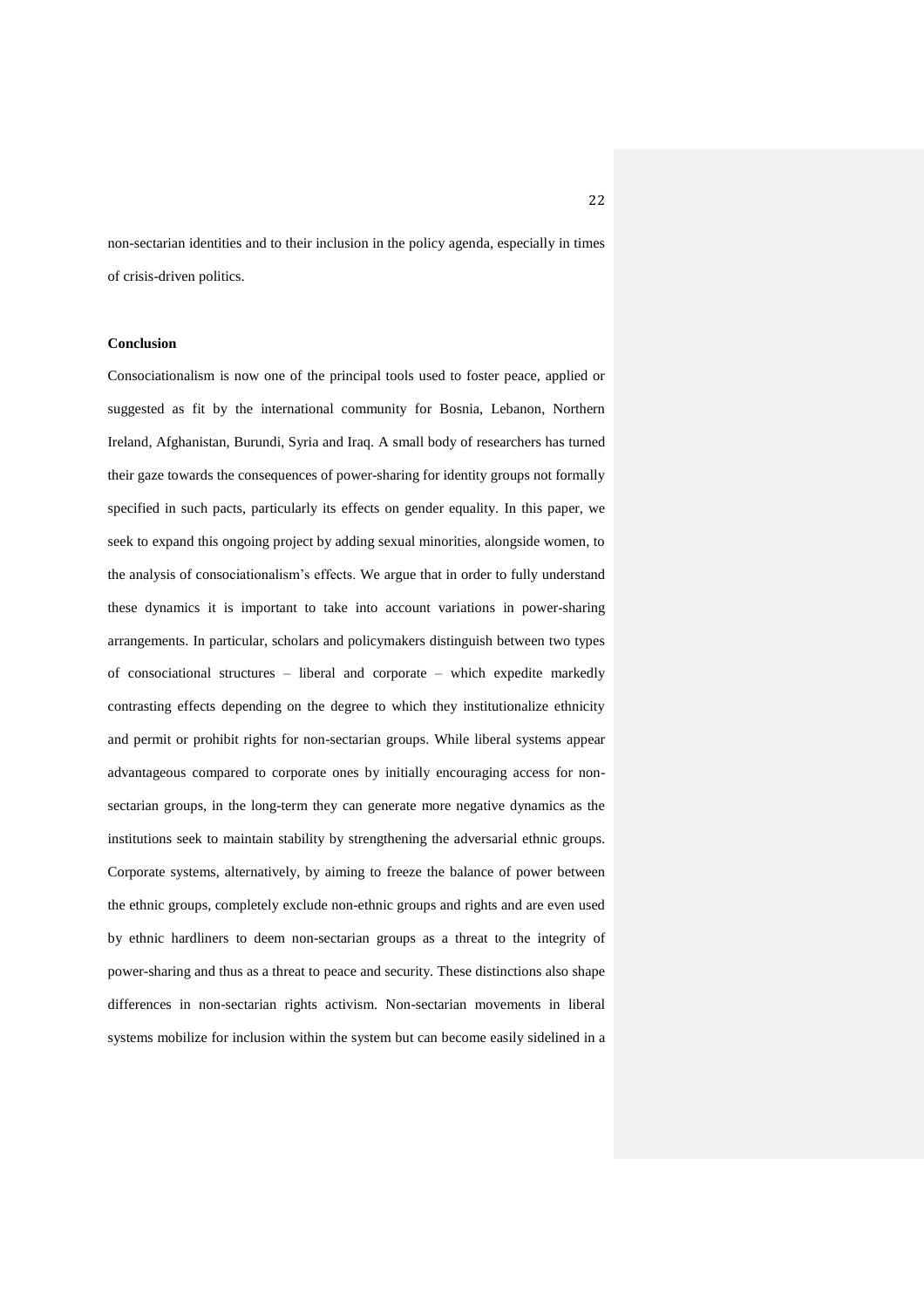framework infected by ethnic outbidding. In corporate frameworks, however, gender based and sexual minority movements tend to see the sectarian system as profoundly patriarchal and heteronormative, and thus as a site of radical opposition than as a framework through which rights can be sought and achieved.

In examining the Northern Irish and Lebanese case-studies we have illuminated some of the dynamics generated respectively by liberal and corporate forms. This is not to ignore the role that religious and various other cultural cross pressures may have in shaping differences between the two cases in relation to restrictions regarding gender equality and sexual rights. A further area of future research – which space permits us from pursuing here – is to consider whether consociational arrangements create contrasting consequences for gender equality and LGBTQ rights. In short, greater scholarly attention is required to understand and even legislate for a range of groups de facto excluded from consociational institutions and rights.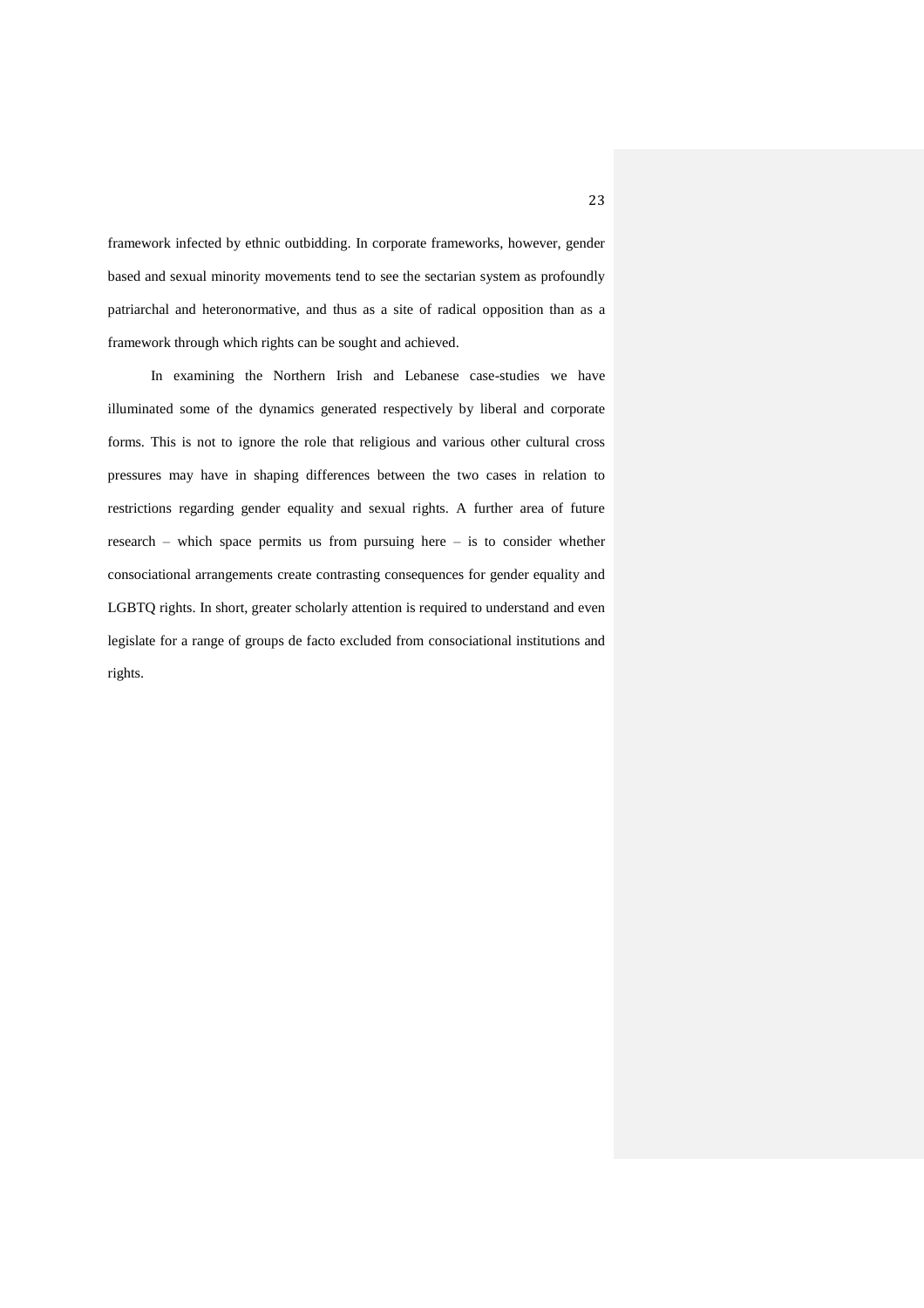- <sup>3</sup> Siobhan Byrne & Allison McCulloch, "Gender, Representation and
- Power-Sharing in Post-Conflict Institutions." *International Peacekeeping* 19(5), 555 (2012).
- <sup>4</sup> Bernadette Hayes and Ian McAllister, "Gender and Consociational Power-sharing in Northern Ireland," *International Political Science Review* 34(2), 123–39 (2013).
- <sup>5</sup> John Nagle, "What are the Consequences of Consociationalism for Sexual Minorities? An Analysis of Liberal and Corporate Consociationalism and Sexual Minorities in Northern Ireland and Lebanon," *Political Studies* 64(4), 854–871 (2016).
- <sup>6</sup> Bernadette Hayes and John Nagle, "Ethnonationalism and Attitudes Towards Gay and Lesbian Rights in Northern Ireland," *Nations and Nationalism* 22(1), 20–41 (2016).

<sup>13</sup> John Nagle, "Crafting Radical Opposition or Reproducing Homonormativity? Consociationalism and LGBTQ Rights Activism in Lebanon," *Journal of Human Rights* (Early View) (2016).

- <sup>14</sup> Irene Dioli, "From Globalization to Europeanization—And then? Transnational Influences in
- Lesbian Activism of the Western Balkans," *Journal of Lesbian Studies* 15(3): 311–323 (2011).

<sup>15</sup> Hayes and Nagle, "Ethnonationalism and Attitudes."

<sup>16</sup> McCulloch, "Consociational Settlements."

<sup>18</sup> McGarry and O'Leary, "Iraq's Constitution of 2005: Liberal Consociation as Political Prescription," International Journal of International Law 5(4), 670-698 (2007).

<sup>19</sup> Northern Ireland Office, *Agreement Reached in the Multi-Party Negotiations* (Belfast: HMSO, 1998).

<sup>20</sup> McGarry and O'Leary, "Iraq's Constitution of 2005."

<sup>21</sup> Nagle, J. and M.A.C. Clancy, *Benign Apartheid or Shared Society? Understanding Peacebuilding in Divided Societies* (Basingstoke: Palgrave Macmillan, 2010)

<sup>22</sup> Michael Kerr, *Imposing Power-Sharing: Conflict and Coexistence in Northern Ireland and Lebanon* (Dublin: Irish Academic Press, 2006).

<sup>23</sup> Reinoud Leenders, *Spoils of Truce: Corruption in Postwar Lebanon* (Ithaca, NY: Cornell University Press, 2012).

<sup>24</sup> Simon Haddad, "Lebanon: From Consociationalism to Conciliation," *Nationalism and Ethnic Politics* 15(3-4): 398–416 (2009).

<sup>25</sup> Yvonne Galligan, "Gender and Politics in Northern Ireland: The Representation Gap Revisited," *Irish Political Studies* 28(3): 413–33 (2013).

<sup>26</sup> Racioppi and O'Sullivan See, "Engendering Democratic Transition from Conflict."

<sup>27</sup> Northern Ireland Office, *Agreement Reached in the Multi-Party Negotiations*.

<sup>28</sup> Bernadette C. Hayes, "Religious Differences in Electoral Turnout among Women in Northern Ireland, "*Parliamentary Affairs* 70(2), 322-343.

<sup>29</sup> Ibid.

<sup>30</sup> BBC, "Abortion: MLAs Vote Against Legalisation in Fatal Foetal Abnormality Cases," (February 2016), http://www.bbc.co.uk/news/uk-northern-ireland-35546399.

<sup>31</sup> Northern Ireland Office, *Agreement Reached in the Multi-Party Negotiations*.

<sup>32</sup> Neil Jarman and Alex Tennant, *An Acceptable Prejudice? Homophobic Violence and Harassment in Northern Ireland* (Belfast: Institute for Conflict Research, 2003).

**Notes**

 $\overline{a}$ <sup>1</sup> Stefan Wolff, "Post-Conflict State Building: The Debate on Institutional Choice," *Third World Quarterly* 32(10): 1777–1802 (2011). 2

Ian Shapiro, *Democracy's Place* (New York: Cornell University Press, 1996), 102.

<sup>7</sup> Allison McCulloch. "Consociational Settlements in Deeply Divided Societies: The Liberal-corporate Distinction," *Democratization* 21(3): 501–518 (2014).

<sup>&</sup>lt;sup>8</sup> Michael Mann, *The Dark Side of Democracy: Explaining Ethnic Cleansing* (Cambridge: Cambridge University Press, 2004), 1.

<sup>9</sup> Spike V. Peterson, "Sexing Political Identities/Nationalism as Heterosexism," *International Journal of Feminist Politics* 1, 34-65 (1999).

<sup>&</sup>lt;sup>10</sup> Patrizia Albanese, "Abortion & Reproductive Rights Under Nationalist Regimes in Twentieth Century Europe," Women's Health and Urban Life: An International and Interdisciplinary Journal 3  $(1): 8-33 (2004).$ 

<sup>11</sup> Joane Nagel, *Race, Ethnicity and Sexuality: Intimate Intersections, Forbidden Frontiers (*Oxford: Oxford University Press. 2003).

<sup>12</sup> Virginia Bouvier, *Gender and the Role of Women in Colombia's Peace Process* (New York: UN Women, 2016), 13-14.

<sup>17</sup> Wolff, "Post-Conflict State Building."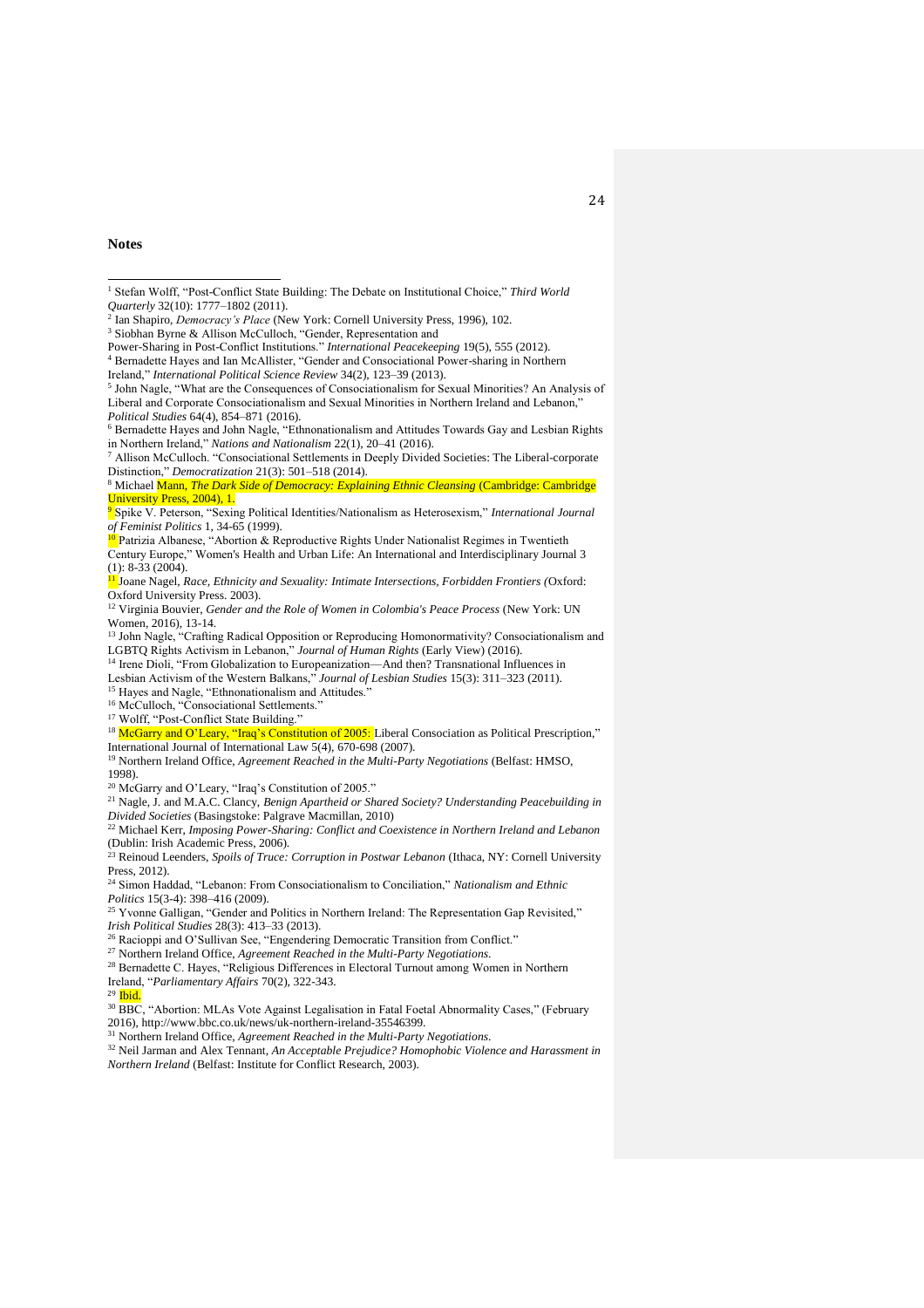<sup>36</sup> Jon Tonge, *Comparative Peace Processes* (Oxford: Wiley, 2014).

<sup>37</sup> Allison McCulloch, "The Use and Abuse of Veto Rights in Power-Sharing Systems: Northern Ireland's Petition of Concern in Comparative Perspective," *Government and Opposition*, 1-22 (2017). <sup>38</sup> UN Committee on Elimination of Racial Discrimination, "Consideration of Reports Submitted by States Parties under Article 9 of the Convention. Lebanon" (August 2015), CERD/C/LBN/18–22. <sup>39</sup> See for instance Lina Khatib, "Gender, Citizenship and Political Agency in Lebanon," *British Journal of Middle Eastern Studies* 35 (3): 437–451 (2008).

<sup>40</sup> Tamirace Fakhoury, "Youth Politics in Lebanon. A Call for Citizen Empowerment," *SAHWA Policy Brief* (November 2016), [http://sahwa.eu/OUTPUTS/Publications/SAHWA-Policy-paper-on-youth](http://sahwa.eu/OUTPUTS/Publications/SAHWA-Policy-paper-on-youth-empowerment-in-Lebanon)[empowerment-in-Lebanon](http://sahwa.eu/OUTPUTS/Publications/SAHWA-Policy-paper-on-youth-empowerment-in-Lebanon) (accessed 18 November 2016)

<sup>41</sup> Doreen Khoury, "Women's Political Participation in Lebanon," *Heinrich Böll Stiftung, Middle East* (September 2013), <https://www.boell.de/en/2013/07/25/womens-political-participation-lebanon> (accessed 1 November 2016).

<sup>42</sup> Khoury, "Women's Political Participation."

<sup>43</sup> Nadine Mouawad, "The Bigger Struggle for Women in Municipalities," *Sawtalniswa*, <http://www.sawtalniswa.org/article/557> (accessed 15 October 2016).

<sup>44</sup> Zoi Costantine, "Law that Deprives Lebanon's Children of their Nationality" (April 2012), [http://www.thenational.ae/news/world/middle-east/law-that-deprives-lebanon-s-children-of-their-](http://www.thenational.ae/news/world/middle-east/law-that-deprives-lebanon-s-children-of-their-nationality)

[nationality](http://www.thenational.ae/news/world/middle-east/law-that-deprives-lebanon-s-children-of-their-nationality) (accessed 20 November 2016).

<sup>45</sup> Rania Maktabi, "Female Citizenship in the Middle East: Comparing Family Law Reform in Morocco, Egypt, Syria and Lebanon," *Middle East Law and Governance* 5: 280–307 (2013), 301 <sup>46</sup> Ibid, 307.

<sup>47</sup> UN Women, "Lebanon: Supporting Women's Empowerment and Gender Equality in Fragile States,' Research Brief, 3–61 (2016)[, http://www.unwomen.org/en/digital-](http://www.unwomen.org/en/digital-library/publications/2016/3/supporting-womens-empowerment-and-gender-equality-in-fragile-states-lebanon#view)

[library/publications/2016/3/supporting-womens-empowerment-and-gender-equality-in-fragile-states](http://www.unwomen.org/en/digital-library/publications/2016/3/supporting-womens-empowerment-and-gender-equality-in-fragile-states-lebanon#view)[lebanon#view](http://www.unwomen.org/en/digital-library/publications/2016/3/supporting-womens-empowerment-and-gender-equality-in-fragile-states-lebanon#view) (accessed 1 October 2016).

<sup>48</sup> UNDP, "Gender Inequality Index," 2015 Human Development Reports,

<http://hdr.undp.org/en/composite/GII> (accessed 14 October 2016).

<sup>49</sup> UNESCO Institute for Statistics, Lebanon Profile 2015,

[http://www.uis.unesco.org/DataCentre/Pages/countryprofile.aspx?code=LBN&regioncode=40525](http://www.uis.unesco.org/DataCentre/Pages/countryprofile.aspx?code=LBN®ioncode=40525) (accessed 8 May 2016).

<sup>50</sup> David Robalino and Haneen Sayed, "Republic of Lebanon, Good Jobs Needed: The Role of Macro, Investment, Education, Labor and Social Protection Policies," *World Bank* (December 2012), [http://documents.worldbank.org/curated/en/230521468089355499/Lebanon-Good-jobs-needed-the](http://documents.worldbank.org/curated/en/230521468089355499/Lebanon-Good-jobs-needed-the-role-of-macro-investment-education-labor-and-social-protection-policies-MILES-a-multi-year-technical-cooperation-program)[role-of-macro-investment-education-labor-and-social-protection-policies-MILES-a-multi-year](http://documents.worldbank.org/curated/en/230521468089355499/Lebanon-Good-jobs-needed-the-role-of-macro-investment-education-labor-and-social-protection-policies-MILES-a-multi-year-technical-cooperation-program)[technical-cooperation-program](http://documents.worldbank.org/curated/en/230521468089355499/Lebanon-Good-jobs-needed-the-role-of-macro-investment-education-labor-and-social-protection-policies-MILES-a-multi-year-technical-cooperation-program) (accessed 11 November 2016).

<sup>51</sup> UNDP, "Gender Inequality Index".

<sup>52</sup> Maktabi, "Female Citizenship," 300.

<sup>53</sup> Khatib, "Gender, Citizenship and Political Agency."

<sup>54</sup> Fakhoury, "Youth Politics."

<sup>55</sup> Lamia Rustom Shehadeh, "Gender-Relevant Legal Change in Lebanon," *Feminist Formations* 22 (3): 210–28 (2010), 215.

<sup>56</sup> In summer 2015, popular protests dubbed as the You Stink Movement denounced the Lebanese government's handling of an unprecedented rubbish crisis. The protesters also decried the government's politics of corruption and inability to provide basic services.

Activist, interview with the author, 25 October 2016, Beirut.

<sup>58</sup> Lana Khattab, "Gendering State–Citizen Relations in Lebanon. The Case of the Family Violence Bill 2014," *International Alert* 1–30 (2016), 25.

Activist, interview with the author, 25 October 2016, Beirut.

<sup>60</sup> Theodor Hanf, *The Political Secularization Issue in Lebanon*. Freiburg: Arnold Bergstraesser Institut, 1981, 247.

<sup>61</sup> Nida Latif, "Gender Profile Lebanon," Institue for Women's Studies in the Arab World (IWSAW), 2016,<http://iwsawassets.lau.edu.lb/cgp/lebanon.pdf> (accessed 5 September 2016).

 $\overline{a}$ <sup>33</sup> PSNI, *Trends in Hate Motivated Incidents and Crimes Recorded by the Police in Northern Ireland 2004/05-2012/13* (Belfast: PSNI, 2013).

<sup>&</sup>lt;sup>34</sup> See Sinn Fein, "Equality, Diversity, Solidarity – Fighting with PRIDE for LGBTQ Rights in Ireland" (June 2014), [http://www.sinnfein.ie/files/2014/LGBTQ\\_Document\\_June2014.pdf](http://www.sinnfein.ie/files/2014/LGBT_Document_June2014.pdf)

<sup>&</sup>lt;sup>35</sup> Hayes and Nagle, "Ethnonationalism and Attitudes Towards Gay and Lesbian Rights in Northern Ireland."